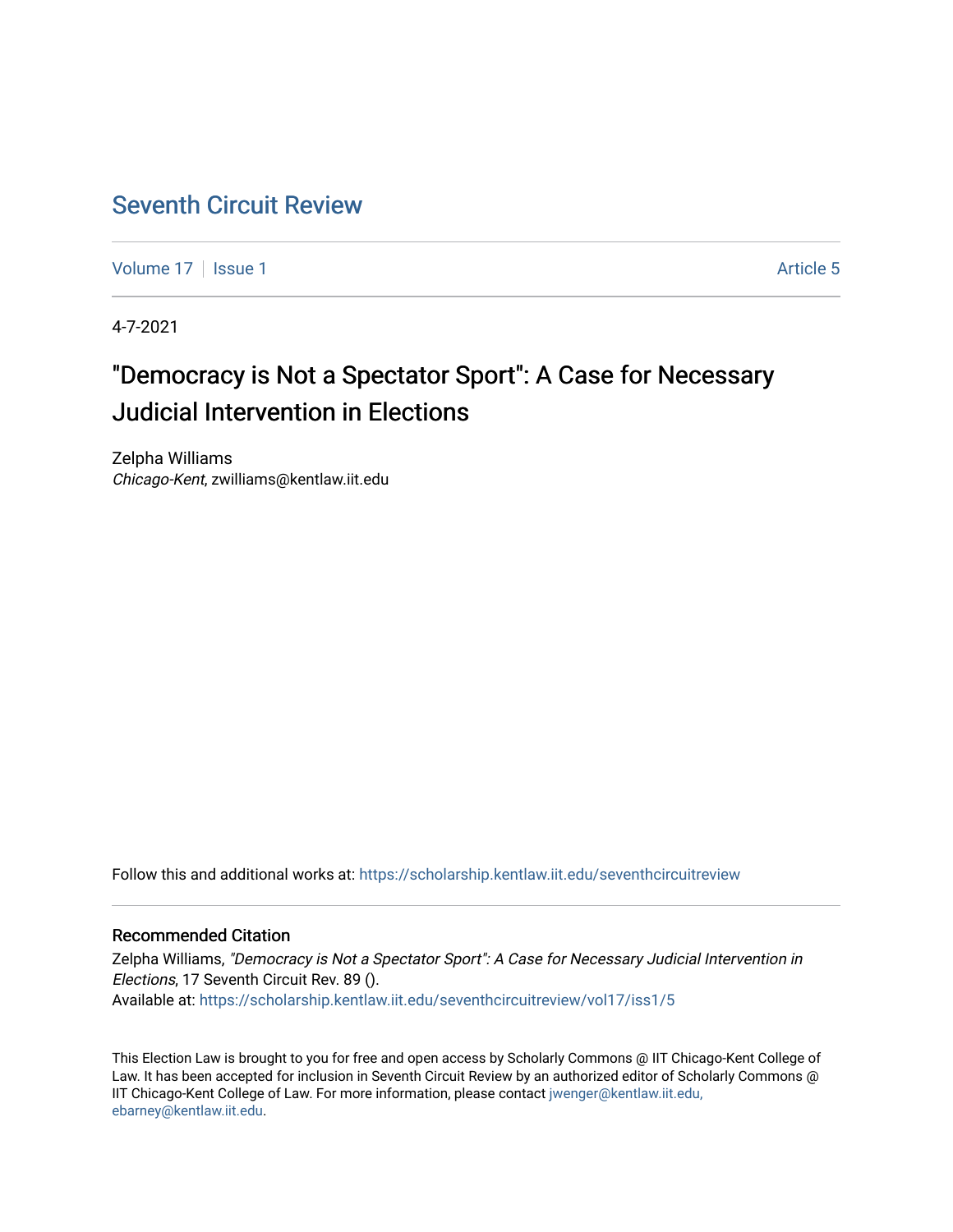SEVENTH CIRCUIT REVIEW Volume 17 Fall 2021

# **"DEMOCRACY IS NOT A SPECTATOR SPORT": A CASE FOR NECESSARY JUDICIAL INTERVENTION IN ELECTIONS**

## ZELPHA WILLIAMS

Cite as: Zelpha Williams, *"Democracy is Not a Spectator Sport": a Case for Necessary Judicial Intervention in Elections*, 17 SEVENTH CIRCUIT REV. \_\_\_ (2021), *at* http://www.kentlaw.iit.edu/Documents/Academic Programs/7CR/v17 /Williams.pdf.

#### **INTRODUCTION**

Unquestionably, "the right of suffrage is a fundamental matter in a free and democratic society."<sup>1</sup> As the Supreme Court described in *Yick v. Hopkins* over one hundred years ago, "[t]hough not regarded strictly as a natural right, but as a privilege . . . , nevertheless [the right to vote] is regarded as a fundamental political right, because preservative of all rights." <sup>2</sup> However, the "equal right to vote" is not absolute, and states are empowered to regulate the voting process and impose qualifications.<sup>3</sup> To prevent voter confusion and maximize voter turnout, "lower federal courts should ordinarily not alter the election rules on the eve of an election."<sup>4</sup> Although protecting against voter

J.D. candidate, May 2022, Chicago-Kent College of Law, Illinois Institute of Technology; Ed.M., Boston University, September 2019; B.A. in Political Science, Johns Hopkins University, May 2017.

<sup>1</sup> Reynolds v. Sims, 377 U.S. 533, 561–62 (1964).

<sup>2</sup>118 U.S. 356, 370 (1886).

<sup>3</sup> Dunn v. Blumstein, 405 U.S. 330, 336 (1972) (quoting Evans v. Cornman, 398 U.S. 419, 425 (1970)).

<sup>4</sup> Republican Nat'l Comm. v. Democratic Nat'l Comm., 140 S. Ct. 1205, 1207 (2020); *see* Purcell v. Gonzalez, 549 U.S. 1 (2006).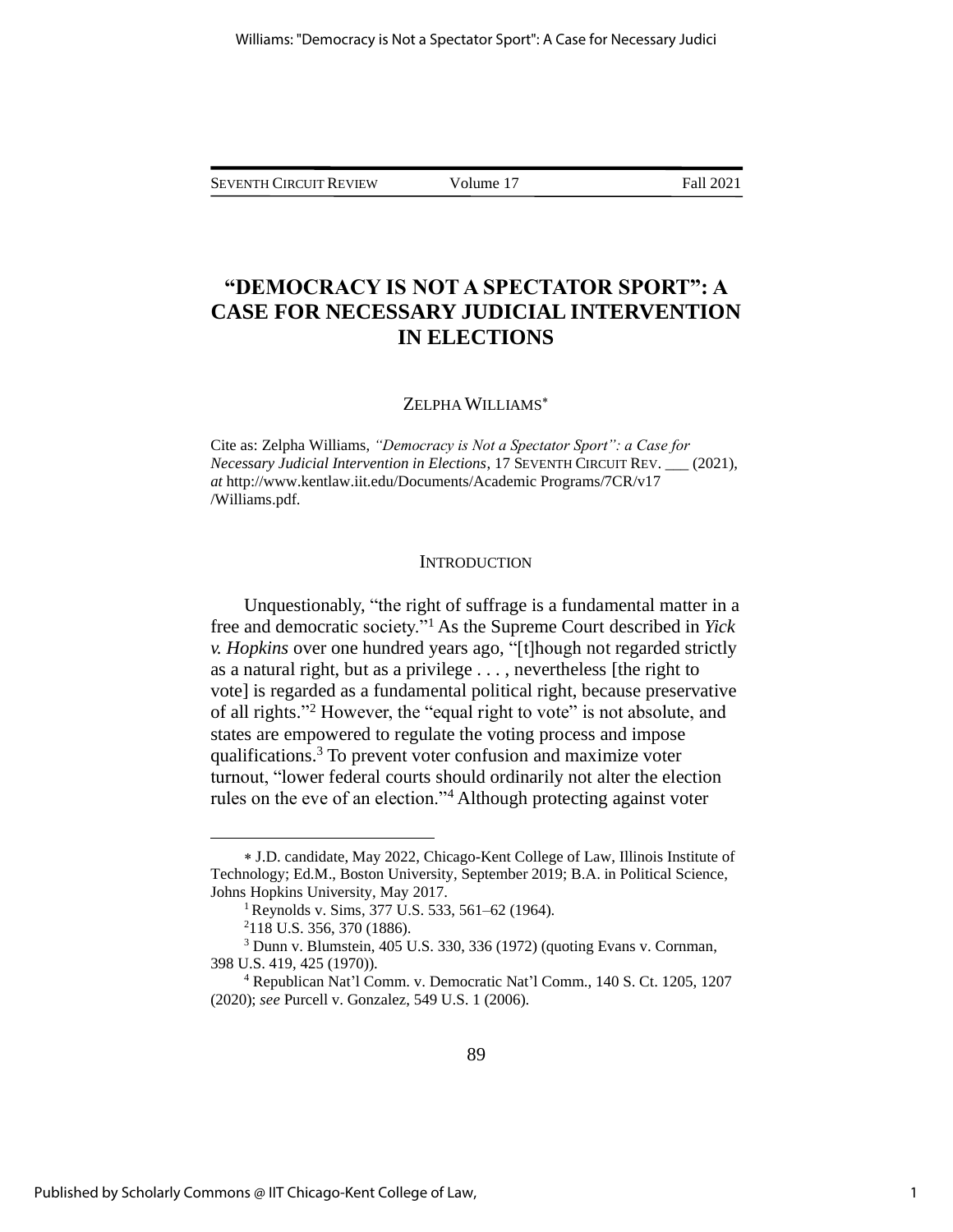| <b>SEVENTH CIRCUIT REVIEW</b> | Volume 17 | Fall 2021 |
|-------------------------------|-----------|-----------|
|                               |           |           |

disenfranchisement by preventing judicial changes too near an election is a worthy goal under ordinary circumstances, the same standard should not be applied during unprecedented times, such as during a once-in-a-century global pandemic, natural disaster, or other such catastrophic event.

This note will evaluate the flawed decision reached by the Seventh Circuit. First, it will discuss the legal background of Supreme Court precedent regarding judicial changes to election procedures before an election. Next, it will discuss the procedural history of this particular case, from its original legal challenge in a Wisconsin federal district court, all the way up to the Supreme Court, back to the district court, and eventually to the final Seventh Circuit opinion, which is the subject of this note. Finally, it will discuss the flaws in the Seventh Circuit's *per curiam* opinion and the result it should have reached instead, as articulated by Justice Rovner in dissent.

#### *Precedent Regarding Changes to Federal Elections*

In *Anderson v. Celebrezze*, the Supreme Court outlined the framework that must be used to evaluate challenges to a state's election laws:

[A court] must first consider the character and magnitude of the asserted injury to the rights protected by the First and Fourteenth Amendments that the plaintiff seeks to vindicate. It then must identify and evaluate the precise interests put forward by the State as justifications for the burden imposed by its rule. In passing judgment, the Court must not only determine the legitimacy and strength of each of those interests; it also must consider the extent to which those interests make it necessary to burden the plaintiff's rights. Only after weighing all these factors is the reviewing court in a position to decide whether the challenged provision is unconstitutional.<sup>5</sup>

<sup>5</sup> 460 U.S. 780, 789 (1983).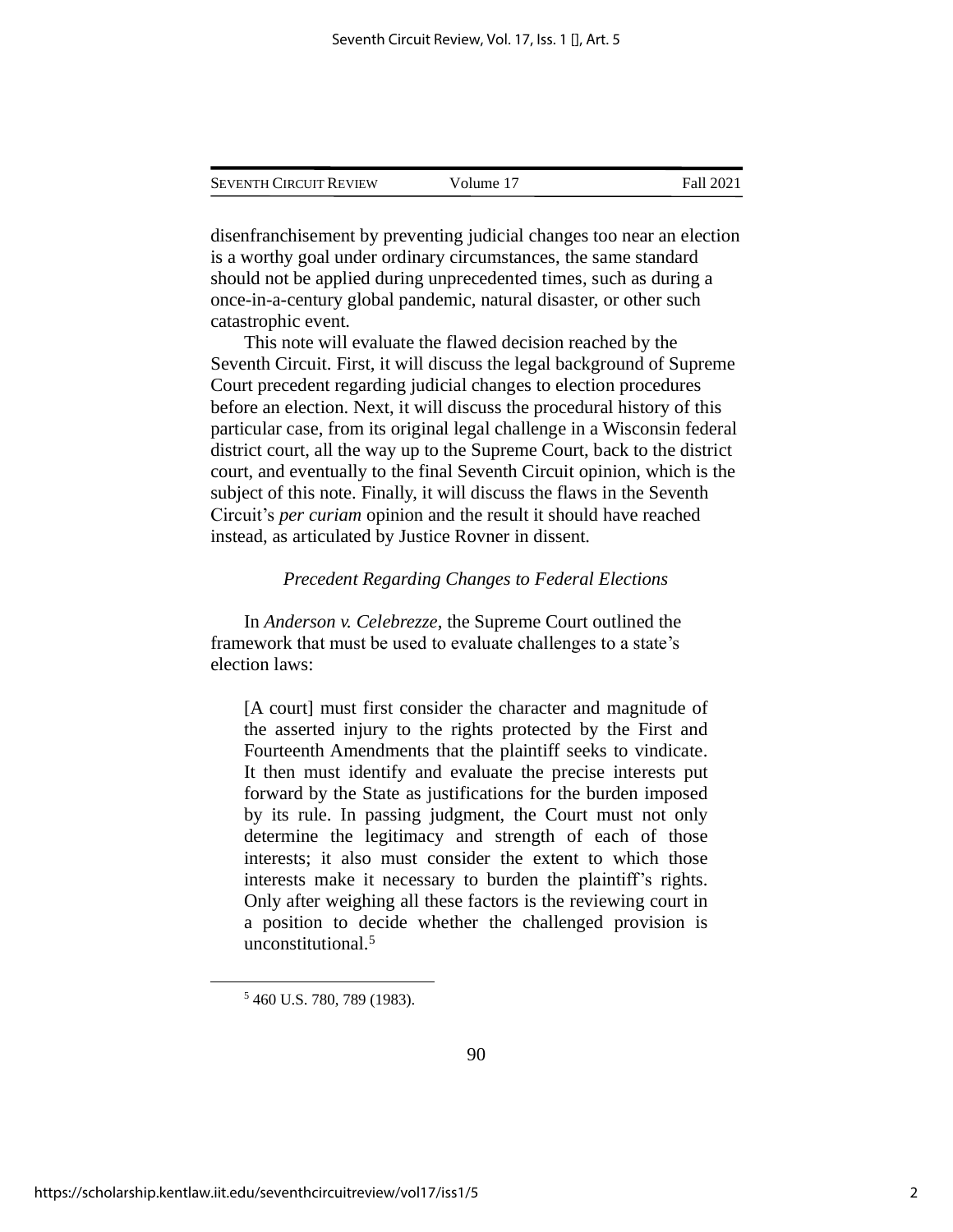| <b>SEVENTH CIRCUIT REVIEW</b> | Volume 17 | <b>Fall 2021</b> |
|-------------------------------|-----------|------------------|
|                               |           |                  |

On April 24, 1980, John Anderson announced his candidacy for President of the United States, running as an independent candidate.<sup>6</sup> His supporters then gathered the requisite signatures of registered voters, filed required documentation, and paid filing fees, thereby meeting the substantive requirements to place his name on the ballot in all states as well as the District of Colombia.<sup>7</sup> However, by the date of his announcement, the statutory deadline for filing a statement of candidacy had already passed in Ohio and several other states.<sup>8</sup> The parties did not dispute the facts: Anderson's supporters provided a nominating petition containing about 14,500 signatures and a statement of candidacy to the Ohio Secretary of State on May 16, 1980—which would have entitled Anderson to a place on the ballot if filed by March 20, 1980.<sup>9</sup> Given the tardiness of the filing, the Secretary of State refused to accept the petition; accordingly, Anderson and three voters (two registered in Ohio and one in New Jersey) challenged the constitutionality of Ohio's filing deadline.<sup>10</sup> The case presented the question of "whether Ohio's early filing deadline placed an unconstitutional burden on the voting and associational rights of Anderson's supporters."<sup>11</sup>

The District Court ordered the Secretary of State to list Anderson's name on the ballot for the general election and granted the petitioners' motion for summary judgment.<sup>12</sup> The Secretary of State appealed, but did not seek a stay of the district court's order.<sup>13</sup> Because the request for expedited review was unsuccessful, both in the court of appeals and the Supreme Court, the election occurred while the appeal was pending.<sup>14</sup> The court of appeals reversed, holding "that Ohio's

<sup>14</sup> *Id.* ("In Ohio Anderson received 254,472 votes, or 5.9 percent of the votes cast; nationally, he received 5,720,060 votes or approximately 6.6 percent of the total.").

<sup>6</sup> *Id.* at 782. 7 *Id.* 8 *Id.* 9 *Id.* <sup>10</sup> *Id.* at 782–83. <sup>11</sup> *Id.* at 782. <sup>12</sup> *Id.* at 783. <sup>13</sup> *Id.*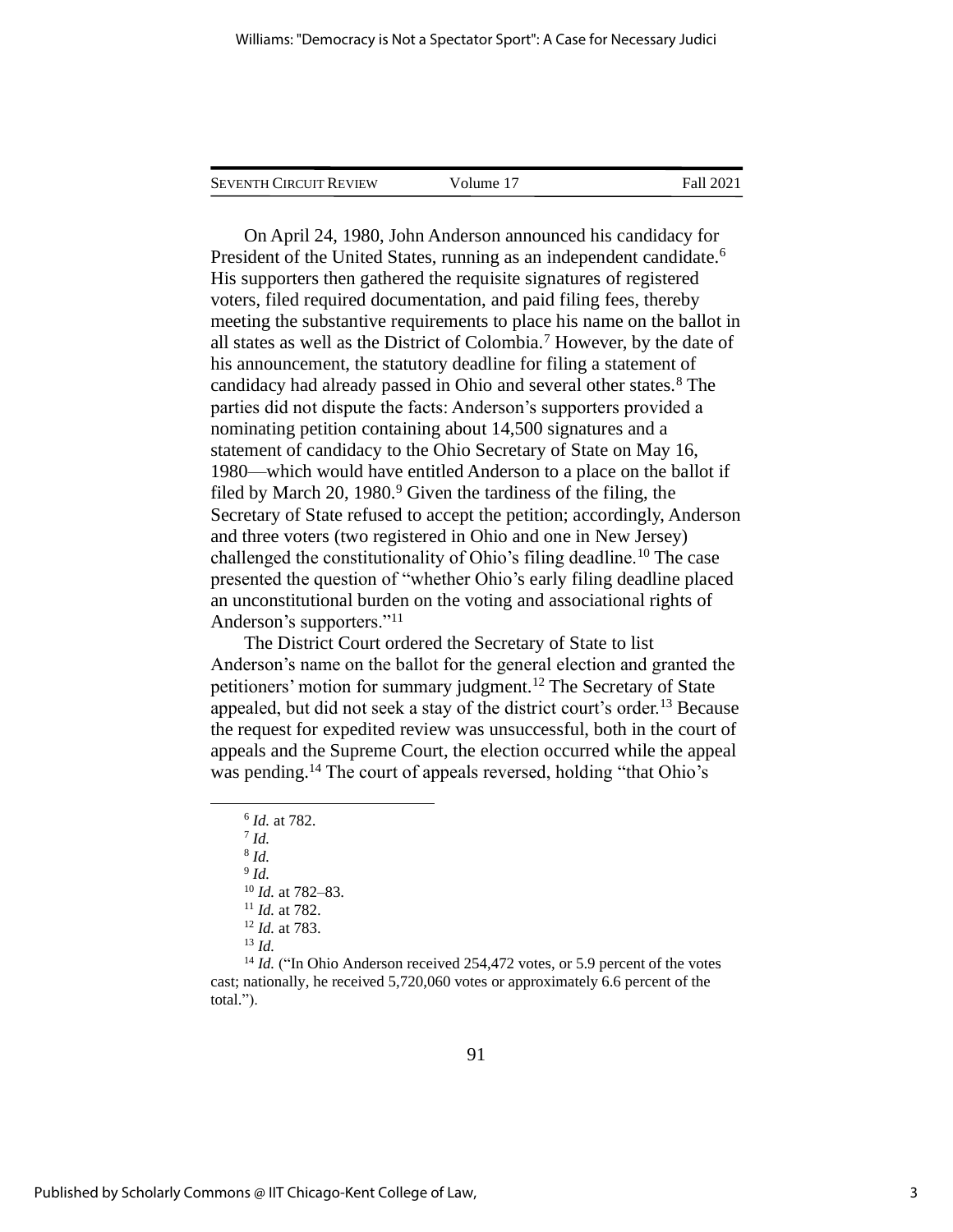| <b>SEVENTH CIRCUIT REVIEW</b> | Volume 17 | Fall 2021 |
|-------------------------------|-----------|-----------|
|                               |           |           |

early deadline 'ensures that voters making the important choice of their next president have the opportunity for a careful look at the candidates, a chance to see how they withstand the close scrutiny of a political campaign."<sup>15</sup>

Applying the balancing framework, the Court noted the "significant" restriction Ohio's filing deadline imposed on the national electoral process.<sup>16</sup> The Court then evaluated the three interests Ohio alleged it furthered through its early filing deadline for independent Presidential candidates: "voter education, equal treatment for partisan and independent candidates, and political stability."<sup>17</sup> However, none of these interests could justify the burden imposed by the early filing deadline.<sup>18</sup> The Court was concerned with the interests of voters who wished to associate collectively in support of Anderson: "[u]nder any realistic appraisal, the 'extent and nature' of the burdens Ohio has placed on the voters' freedom of choice and freedom of association, in an election of nationwide importance, unquestionably outweigh the State's minimal interest in imposing a March deadline."<sup>19</sup>

Similarly, in *Burdick v. Takushi*, the Court applied the *Anderson*  balancing test to a constitutional challenge of Hawaii's voting laws.<sup>20</sup> In 1986, only one candidate filed paperwork to run for a Hawaii House of Representative seat in representing the petitioner's district; the petitioner was registered to vote in the city and county of Honolulu.<sup>21</sup> After inquiring about Hawaii's write-in voting policy, the Hawaii Attorney General's Office informed petitioner that Hawaii's election laws had no write-in voting provision.<sup>22</sup> Petitioner then brought suit, alleging the write-in prohibition unconstitutionally infringed upon his First and Fourteenth Amendment rights because he wanted to vote for candidates who had not filed nominating papers in the primary and

<sup>19</sup> *Id.*

<sup>20</sup> 504 U.S. 428, 428 (1992).

<sup>15</sup> *Id.* at 784–86.

<sup>16</sup> *Id.* at 795.

<sup>17</sup> *Id.* at 796.

<sup>18</sup> *Id.* at 806.

<sup>21</sup> *Id.* at 430.

<sup>22</sup> *Id.*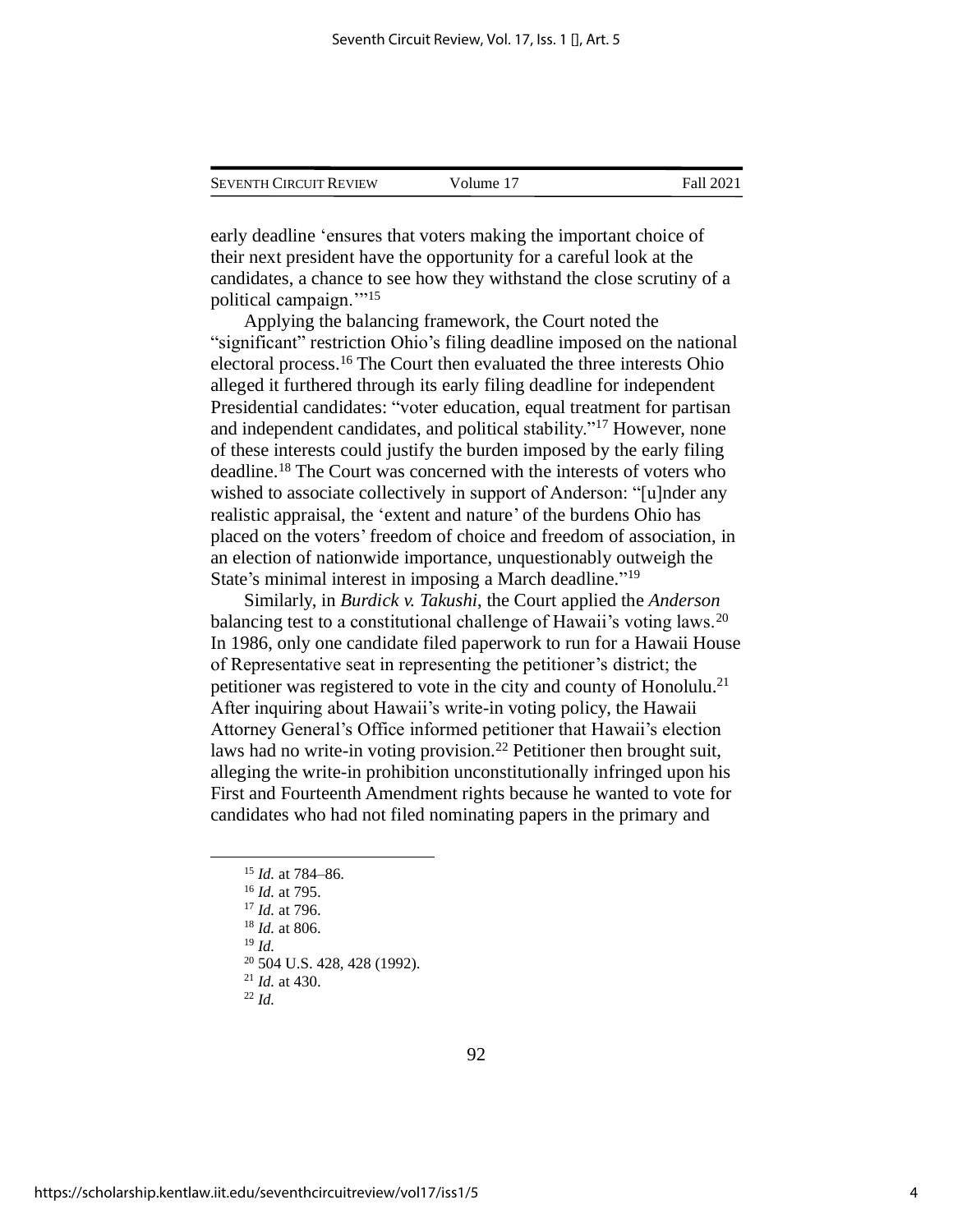| <b>SEVENTH CIRCUIT REVIEW</b> | Volume 17 | Fall 2021 |
|-------------------------------|-----------|-----------|
|                               |           |           |

general elections.<sup>23</sup> The United States District Court for the District of Hawaii entered a preliminary injunction to allow for casting of writein votes and require their tallying in the November 1986 election, finding the write-in voting ban violated the petitioner's rights of expression and association under the First Amendment.<sup>24</sup>

The court of appeals entered a stay and vacated the district court's judgment, finding "consideration of the federal constitutional question raised by petitioner was premature because 'neither the plain language of Hawaii statutes nor any definitive judicial interpretation of those statutes establishes that the Hawaii legislature has enacted a ban on write-in voting" and instructed the district court to abstain, pending a decision from state courts about whether Hawaii's election laws permitted write-in voting.<sup>25</sup> The district court then certified three questions to Hawaii's Supreme Court; Hawaii's Supreme Court held Hawaii's election laws—which were consistent with Hawaii's constitution—prohibited write-in voting.<sup>26</sup> Then, the district court granted the petitioner's motion for summary judgment and an injunction, this time entering a stay pending appeal.<sup>27</sup> The Ninth Circuit found Hawaii did not have to enable write-in voting, reversing the decision of the district court.<sup>28</sup>

Under the *Anderson* standard, "the rigorousness of our inquiry into the propriety of a state election law depends upon the extent to which a challenged regulation burdens First and Fourteenth Amendment rights."<sup>29</sup> Accordingly, "'severe' restrictions, . . . must be 'narrowly drawn to advance a state interest of compelling importance.' But when a state election law provision imposes only 'reasonable, nondiscriminatory restrictions' upon the First and Fourteenth

- <sup>23</sup> *Id.*
- <sup>24</sup> *Id.* at 430–31.
- <sup>25</sup> *Id.* at 431.
- <sup>26</sup> *Id.* at 431–32.
- <sup>27</sup> *Id.* at 432.
- <sup>28</sup> *Id.*
- <sup>29</sup> *Id.* at 434.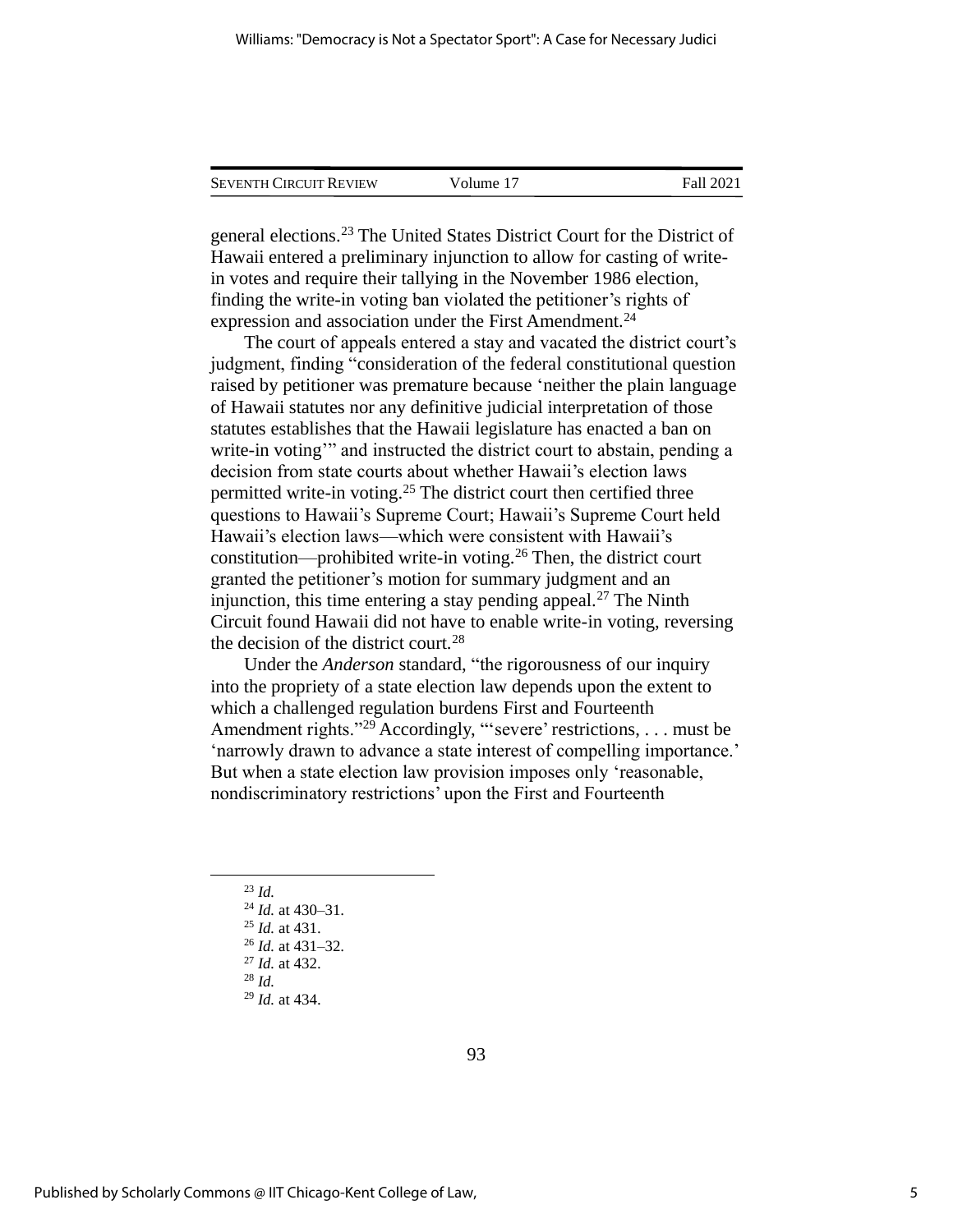| <b>SEVENTH CIRCUIT REVIEW</b> | Volume 17 | Fall 2021 |
|-------------------------------|-----------|-----------|
|                               |           |           |

Amendment rights of voters, 'the State's important regulatory interests are generally sufficient to justify' the restrictions."<sup>30</sup>

Under Hawaii's election laws, a candidate was required to participate in its "open primary, 'in which all registered voters may choose in which party primary to vote,'" in order to receive a place on the November general election ballot.<sup>31</sup> Hawaii's election provided easy access to the ballot in advance of the registration deadline, two months before the primary election.<sup>32</sup> As a result, only voters who wait until the days preceding the primary election to select a candidate experience any burden on their freedom of choice and association.<sup>33</sup> Under the *Anderson* standard for evaluating how much a state law burdens the right to vote, Hawaii's write-in restriction provides only a limited burden.<sup>34</sup>

In light of the limited burden, the state did not need to provide a compelling interest to outweigh the petitioner's interests.<sup>35</sup> Hawaii's asserted interests in "avoid[ing] the possibility of unrestrained factionalism at the general election"<sup>36</sup> and "guard[ing] against 'party raiding" in the primary sufficiently outweighed the limited burden placed on voters.<sup>37</sup> When a state's ballot-access laws impose only reasonable burdens on First and Fourteenth Amendment rights, as was the case in *Burdick*, "a prohibition on write-in voting will be presumptively valid, since any burden on the right to vote for the candidate of one's choice will be light and normally will be counterbalanced by the very state interests supporting the ballot access scheme."38

<sup>30</sup> *Id.* (internal citations omitted); Anderson v. Celebrezze, 460 U.S. 780, 788 (1983).

<sup>31</sup> *Burdick*, 504 U.S. at 435.

<sup>32</sup> *Id.* at 436.

<sup>33</sup> *Id.* at 436–37.

<sup>34</sup> *Id.* at 438–39.

<sup>35</sup> *Id.* at 439.

<sup>36</sup> *Id.* (internal quotations omitted).

<sup>37</sup> *Id.* at 439–40.

<sup>38</sup> *Id.* at 441.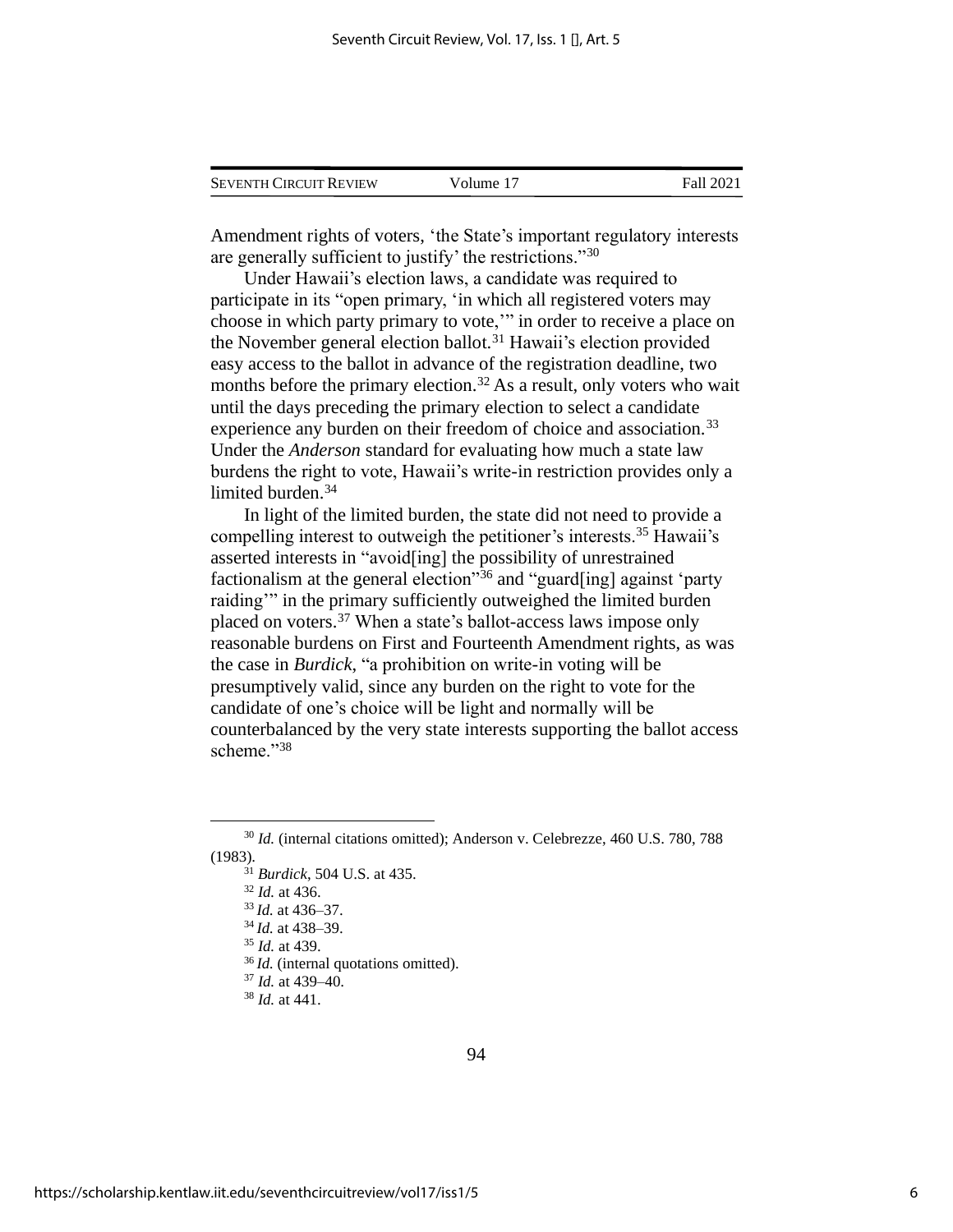| <b>SEVENTH CIRCUIT REVIEW</b> | Volume 17 | <b>Fall 2021</b> |
|-------------------------------|-----------|------------------|
|                               |           |                  |

*Purcell v. Gonzalez* established the warning to federal judges not to intervene too near an election.<sup>39</sup> A two-judge motion panel from the Ninth Circuit Court of Appeals entered an interlocutory injunction from which county officials and the State of Arizona sought relief.<sup>40</sup> In 2004, voters in Arizona approved Proposition 200 which required voters to provide proof of citizenship at the time of voter registration and present identification when voting in an attempt to prevent voter fraud.<sup>41</sup> Because Arizona was a covered jurisdiction under Section Five of the Voting Rights Act of 1965, Arizona was required to receive preclearance from the United States Attorney General or the District Court for the District of Columbia before adopting "any new voting 'standard, practice, or procedure' . . . to ensure its new voting policy did 'not have the purpose [or] effect of denying or abridging the right to vote on account of race or color.'" <sup>42</sup> On May 5, 2005, the United States Attorney General precleared Proposition 200.<sup>43</sup>

In May of 2006, residents of Arizona, Indian tribes, and various community organizations challenged the identification requirements enacted under Proposition 200.<sup>44</sup> Without issuing findings of facts or conclusions of law, the district court denied plaintiffs' request for a preliminary injunction on September 11, 2006.<sup>45</sup> Plaintiffs appealed, and the briefing schedule from the Court of Appeals was set to conclude on November 21—two weeks after the election on November 7.<sup>46</sup> Accordingly, plaintiffs sought an injunction pending appeal so the Court of Appeals assigned a two-judge motions/screening panel to hear the matter; written responses from the State and county officials were received but the panel did not hold oral arguments.<sup>47</sup> The panel issued an order on October 5—consisting of

<sup>41</sup> *Id.*

<sup>39</sup> 549 U.S. 1 (2006).

<sup>40</sup> *Id.* at 2.

<sup>42</sup> *Id.* at 2 (citing 42 U.S.C. § 1973c); *see also* Georgia v. Ashcroft, 539 U.S. 461, 461–62 (2003).

<sup>43</sup> *Purcell*, 549 U.S. at 3.

<sup>44</sup> *Id.*

<sup>45</sup> *Id.*

<sup>46</sup> *Id.*

<sup>47</sup> *Id.*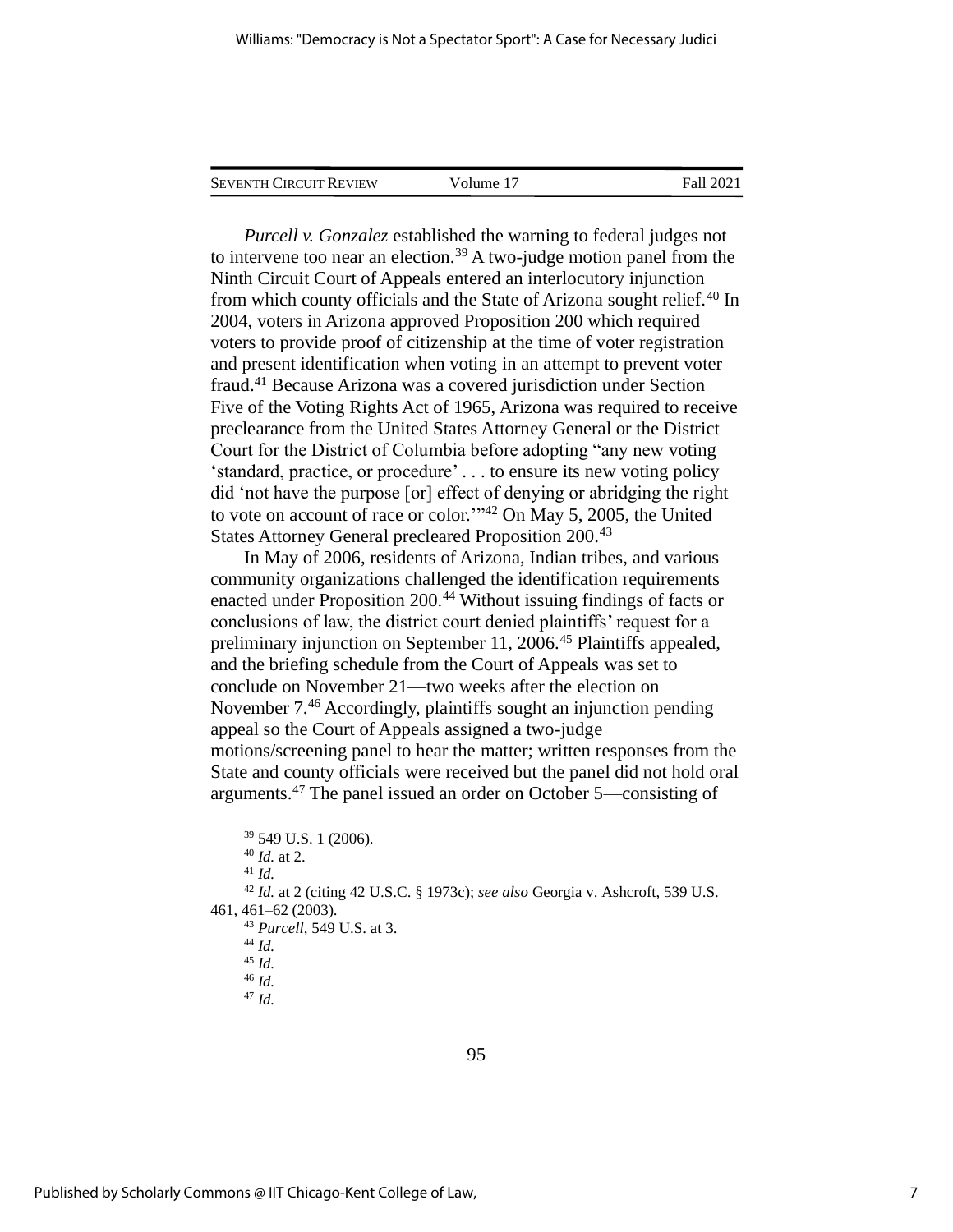| <b>SEVENTH CIRCUIT REVIEW</b> | Volume 17 | Fall 2021 |
|-------------------------------|-----------|-----------|
|                               |           |           |

just four sentences and no rationale—enjoining enforcement of Proposition 200 until the conclusion of the appeal, following full briefing.<sup>48</sup> Four days later—again with no explanation—the Court of Appeals denied a motion for reconsideration.<sup>49</sup>

The District Court finally issued findings of fact and conclusions of law on October 12, concluding that despite an ability to demonstrate "a possibility of success on the merits of some of their arguments . . . the Court cannot say that at this stage [the plaintiffs] have shown a strong likelihood."<sup>50</sup> Consequently, the District Court denied the injunction.<sup>51</sup>

The Supreme Court acknowledged the state's compelling interest in preventing voter fraud and the "plaintiffs'strong interest in exercising the 'fundamental political right' to vote."<sup>52</sup> While the effects of Proposition 200 were still debated, the Court noted that the potential for any qualified voter to be denied a vote "would caution any district judge to give careful consideration to the plaintiffs' challenges."<sup>53</sup> Required considerations included harm that would result from lack of action, institutional procedures, and electionspecific concerns: "Court orders affecting elections, especially conflicting orders, can themselves result in voter confusion and consequent incentive to remain away from the polls. As an election draws closer, that risk will increase." <sup>54</sup> However, those considerations—including the delay if *en banc* review was sought were not controlling here.<sup>55</sup> Procedurally, the court of appeals was required to give deference to the district court; consequently, it erred by failing to do so.<sup>56</sup> The Court vacated the order of the court of

<sup>48</sup> *Id.*

<sup>49</sup> *Id.*

<sup>50</sup> *Id.* (internal quotations omitted).

- <sup>51</sup> *Id.* at 4.
- <sup>52</sup> *Id.*

<sup>53</sup> *Id.*

<sup>54</sup> *Id.* at 4–5. <sup>55</sup> *Id.* at 5.

<sup>56</sup> *Id.*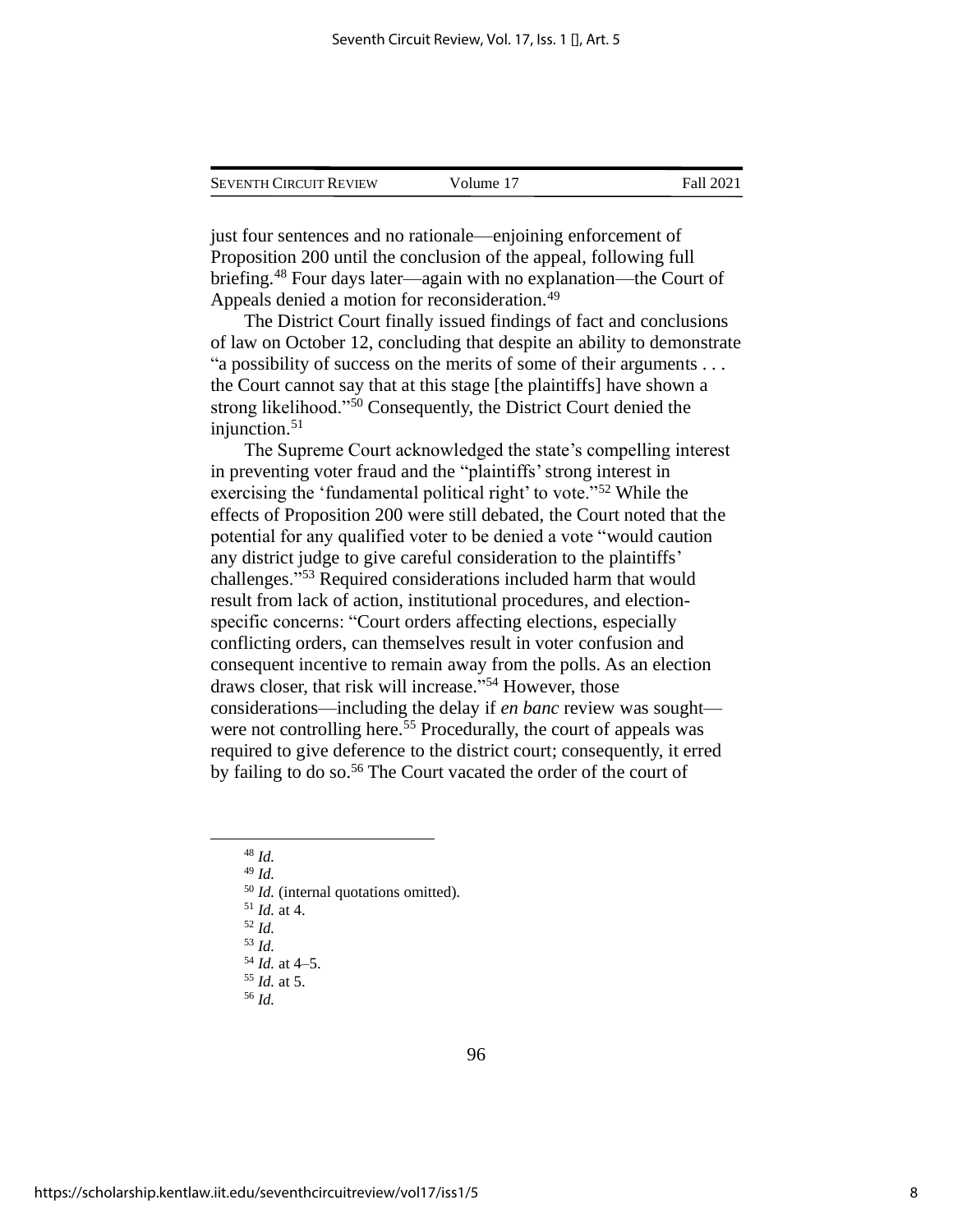| <b>SEVENTH CIRCUIT REVIEW</b> | Volume 17 | Fall 2021 |
|-------------------------------|-----------|-----------|
|                               |           |           |

appeals because, without an explanation, it failed to indicate how the ruling and findings of the district court were incorrect.<sup>57</sup>

The idea that "lower federal courts should ordinarily not alter the election rules on the eve of an election" comes from action taken in *Purcell*. <sup>58</sup> However, the Court did not go so far as to say that outright in *Purcell* and did not even use the word "ordinarily." Rather, the Court provided a caution about not confusing voters as elections draw near. Ultimately, "[g]iven the imminence of the election and the inadequate time to resolve the factual disputes, [the Court's] action today shall of necessity allow the election to proceed without an injunction suspending the voter identification rules."<sup>59</sup>

The Supreme Court then acted in accordance with the *Purcell*  caution. In May 2011, the Wisconsin legislature enacted 2011 Wisconsin Act 23, which required residents to present photo identification to vote.<sup>60</sup> Voters and advocacy organizations challenged the law under both the Fourteenth Amendment and the Voting Rights Act.<sup>61</sup> The United States District Court for the Eastern District of Wisconsin permanently enjoined enforcement of the photo identification requirements in April of 2014.<sup>62</sup> Next, in September of 2014, the Seventh Circuit stayed the injunction issued by the district court, allowed Wisconsin to enforce the law in its upcoming elections.<sup>63</sup> However, the Supreme Court granted the application to vacate the Seventh Circuit's stay in October of 2014 in a two-sentence order.<sup>64</sup> Justice Alito, in dissent, acknowledged the "colorable basis for the Court's decision due to the proximity of the upcoming general election" <sup>65</sup>—even though the application came almost two months in advance of the election.

<sup>61</sup> *Id.*

<sup>57</sup> *Id.*

<sup>58</sup> *See* Republican Nat'l Comm. v. Democratic Nat'l Comm., 140 S. Ct. 1205, 1207 (2020).

<sup>59</sup> Purcell v. Gonzalez, 549 U.S. 1, 5–6 (2006).

<sup>60</sup> Frank v. Walker, 17 F. Supp. 3d 837, 842 (E.D. Wis. 2014).

<sup>62</sup> *Id.* at 880.

<sup>63</sup> Frank v. Walker, 766 F.3d 755, 756 (7th Cir. 2014).

<sup>64</sup> Frank v. Walker, 574 U.S. 929 (2014).

<sup>65</sup> *Id.*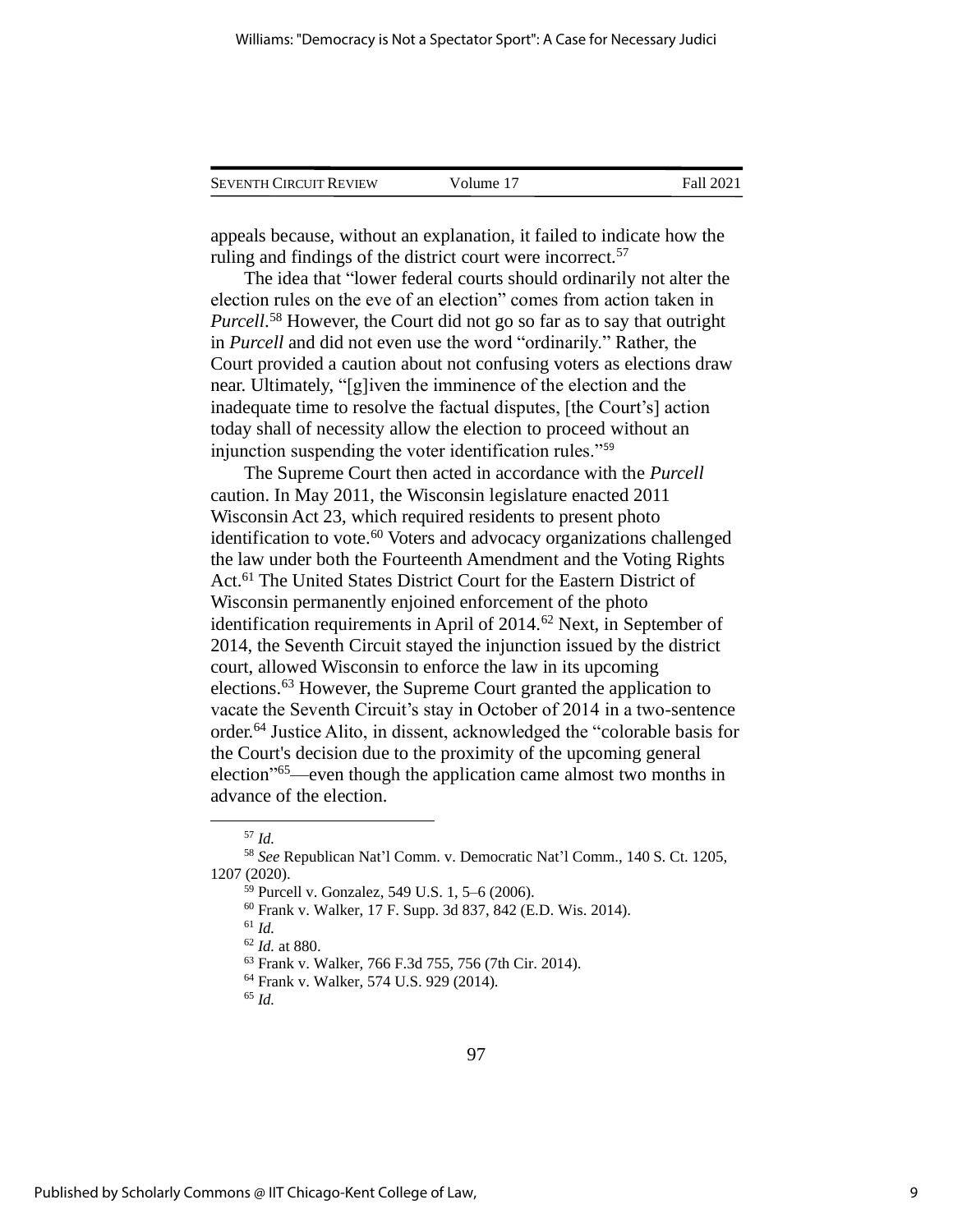| <b>SEVENTH CIRCUIT REVIEW</b> | Volume 17 | Fall 2021 |
|-------------------------------|-----------|-----------|
|-------------------------------|-----------|-----------|

# *Recent Supreme Court Action in Election Cases*

The Supreme Court issued a shadow docket opinion in *Republican National Committee v. Democratic National Committee*, reversing a pandemic-related mail-in ballot deadline extension for Wisconsin's April 2020 primary election. <sup>66</sup> That decision is discussed in more detail in the section detailing the history of this case.

In June 2020, the Fifth Circuit stayed "a sweeping preliminary injunction that require[d] state officials, *inter alia*, to distribute mail-in ballots to any eligible voter who want[ed] one," reasoning that "the spread of the [COVID-19] Virus ha[d] not given "unelected federal jud[ges]" a roving commission to rewrite state election codes."<sup>67</sup> The Supreme Court—without any explanation—denied an application to vacate the stay in *Texas Democratic Party v. Abbott*. 68

Several lawsuits challenged the constitutionality of a Florida law requiring citizens to pay to vote as it applies to convicted felons.<sup>69</sup> In an order consolidating the cases and setting out findings of fact and conclusions of law, the United States District Court for the Northern District of Florida entered a permanent injunction and directed the entry of judgement, holding Florida *"can* condition voting on payment of fines and restitution that a person is able to pay but *cannot* condition voting on payment of amounts a person is unable to pay or on payment of taxes, even those labeled fees or costs."<sup>70</sup> The decision established "administrative procedures that comport[ed] with the Constitution and [were] less burdensome, on both the State and the citizens, than those the State [was] currently using to administer the unconstitutional pay-to-vote system."<sup>71</sup> In July, the Eleventh Circuit granted the defendants' petition for a hearing *en banc* and stayed the

<sup>66</sup> 140 S. Ct. 1205 (2020).

 $67$  Texas Democratic Party v. Abbott, 961 F.3d 389, 394 (5th Cir. 2020).

<sup>68</sup> 140 S. Ct. 2015 (2020).

<sup>69</sup> Jones v. DeSantis, 462 F. Supp. 3d 1196, 1203 (N.D. Fla. 2020).

<sup>70</sup> *Id.* at 1203–05.

<sup>71</sup> *Id.* at 1205.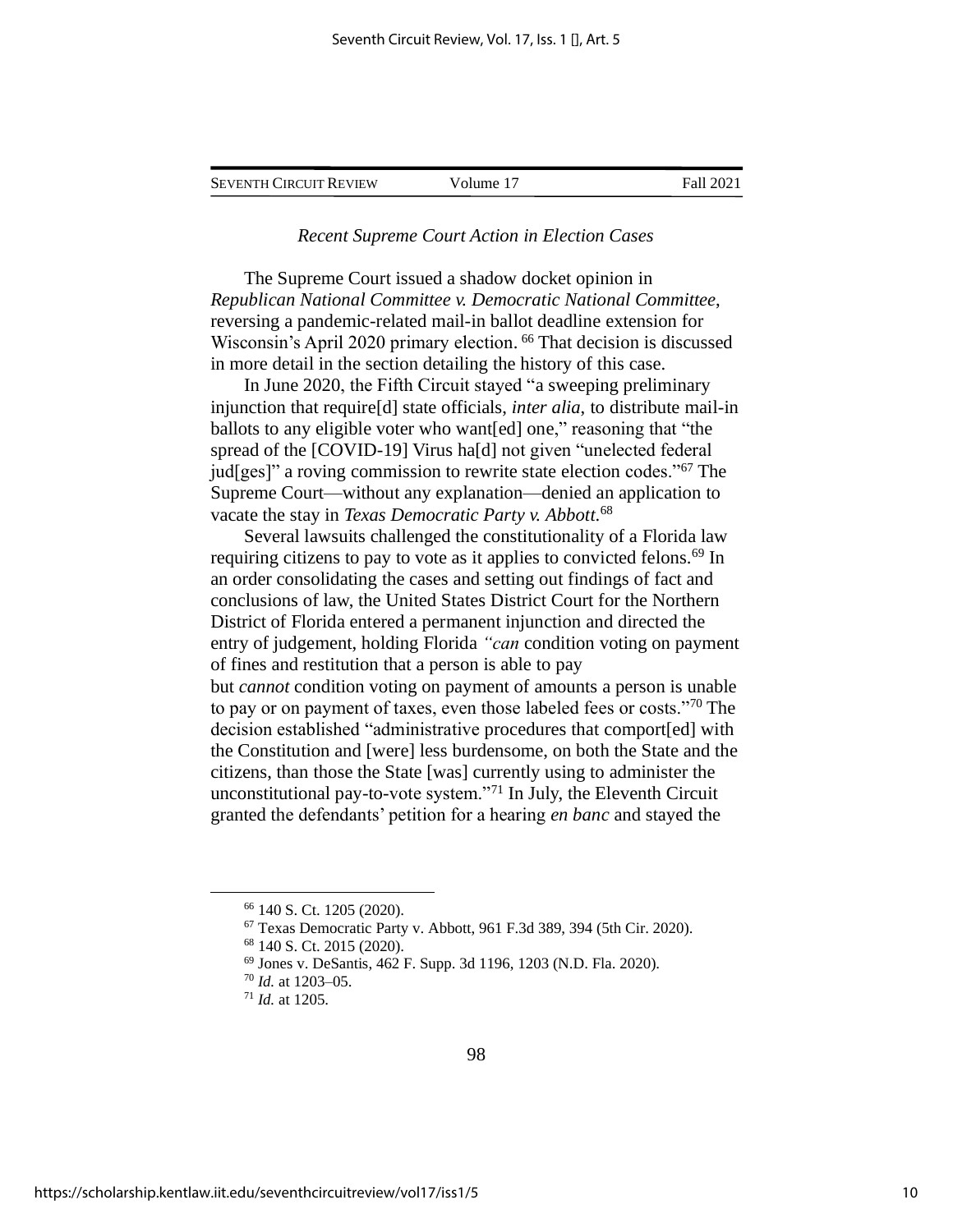| <b>SEVENTH CIRCUIT REVIEW</b> | Volume 17 | Fall 2021 |
|-------------------------------|-----------|-----------|
|                               |           |           |

permanent injunction pending appeal.<sup>72</sup> Again, without explanation, the Supreme Court denied the application to vacate the stay.<sup>73</sup>

On September 18, 2020, the United States District Court for the District of South Carolina granted plaintiffs' motion for a preliminary injunction and suspended the witness requirement for registered absentee voters during the November 2020 election.<sup>74</sup> The Supreme Court, without explaining its reasoning, stayed the district court's order but excepted any ballots cast prior to issuance of the Court's order and received within two days from compliance with the witness requirement.<sup>75</sup> For "two alternative and independent reasons," Justice Kavanaugh concurred with the opinion of the Court: "[f]irst, the Constitution 'principally entrusts the safety and the health of the people to the politically accountable officials of the States'" and, "[s]econd, for many years, this Court has repeatedly emphasized that federal courts ordinarily should not alter state election rules in the period close to an election."<sup>76</sup>

On September 30, 2020, the United States District Court for the Northern District of Alabama found plaintiffs were entitled to injunctive relief preventing enforcement of Alabama's witness requirement, photo identification requirement, and ban on curbside voting during the November 2020 election in light of the pandemic.<sup>77</sup> In late October (after the disposition of the Seventh Circuit case discussed herein), the Court stayed the district court order granting a permanent injunction, again without explanation of its reasoning.<sup>78</sup>

<sup>72</sup> McCoy v. Governor of Fla., No. 20-12003-AA, 2020 WL 4012843 (11th Cir. July 1, 2020).

<sup>73</sup> Raysor v. DeSantis, 140 S. Ct. 2600 (2020).

<sup>74</sup> Middleton v. Andino, 488 F. Supp. 3d 261, 307 (D.S.C. 2020).

<sup>75</sup> Andino v. Middleton, 141 S. Ct. 9, 10 (2020).

<sup>76</sup> *Id.* (Kavanaugh, J., concurring).

<sup>77</sup> People First of Alabama v. Merrill, 491 F. Supp. 3d 1076, 1180 (N.D. Ala. 2020).

<sup>78</sup> Merrill v. People First of Alabama, 141 S. Ct. 25 (2020).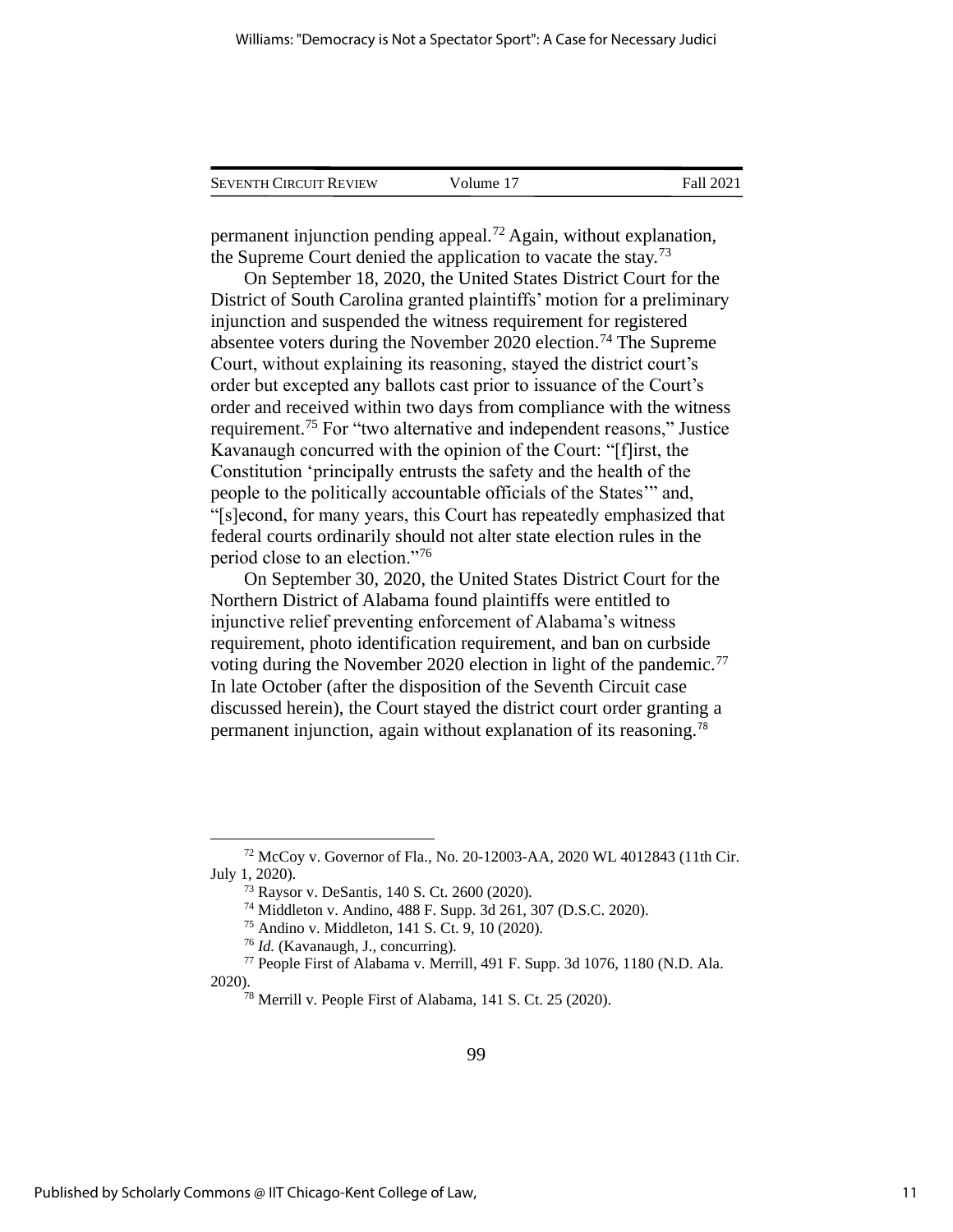| <b>SEVENTH CIRCUIT REVIEW</b> | Volume 17 | <b>Fall 2021</b> |
|-------------------------------|-----------|------------------|
|                               |           |                  |

#### THE IMPACT OF COVID-19 IN WISCONSIN

As of September 21, 2020, when the district court issued its opinion, the effects of the pandemic within Wisconsin intensified. Daily COVID-19 case counts in Wisconsin had doubled, jumping from 1,004 to over 2,000 cases reported just one week later, on September 17.<sup>79</sup> Wisconsin broke multiple case records in September, in advance of flu season.<sup>80</sup> The district court acknowledged the unknown nature of the COVID-19 pandemic's progression, but "the unrebutted public health evidence in the record demonstrates that COVID-19 will continue to persist, and may worsen, through November."<sup>81</sup> Given the recent outbreak of cases among college students, concerns about infections from college campuses spreading to the community, and the impending flu season, the public health landscape in Wisconsin threatened to worsen.<sup>82</sup>

By October, conditions in Wisconsin worsened, and the Governor of Wisconsin declared a public health emergency.<sup>83</sup> On October 6, Wisconsin reported a seven-day average of 2,346 new COVID-19 cases.<sup>84</sup> The White House Coronavirus Task Force

<sup>79</sup> Democratic Nat'l Comm. v. Bostelmann, 488 F. Supp. 3d 776, 792 (W.D. Wis. 2020); *see* WPR Staff, *Wisconsin Sets New Daily Record with 2,034 Coronavirus Cases Reported Thursday*, WIS.PUBLIC RADIO (Sept. 17, 2020), https://www.wpr.org/wisconsin-sets-new-daily-record-2-034-coronavirus-casesreported-thursday.

<sup>80</sup> Democratic Nat'l Comm., 488 F. Supp. 3d at 793.

<sup>81</sup> *Id.*

<sup>82</sup> *Id.*; *see* David Wahlberg, *UW-Madison Threatens 'More Drastic Action' as Experts Say COVID-19 Outbreak Impacting Broader Community*, WIS.STATE JOURNAL (Sept. 16, 2020),

https://madison.com/wsj/news/local/education/university/uw-madison-threatensmore-drastic-action-as-experts-say-covid-19-outbreak-impacting-broadercommunity/article\_dd00c9cc-5dc9-5924-99ca-40c94a0f6738.html.

<sup>83</sup> Democratic Nat'l Comm. v. Bostelmann, 977 F.3d 639, 650 (7th Cir. 2020); Wis. Exec. Order No. 90 (Sept. 22, 2020),

https://evers.wi.gov/Pages/Newsroom/Executive-Orders.aspx.

<sup>84</sup> Democratic Nat'l Comm., 977 F.3d at 650; Wis. Dep't of Health Servs., *COVID-19: Wisconsin Cases*, https://www.dhs.wisconsin.gov/covid-19/cases.htm#confirmed (as of October 6, 2020).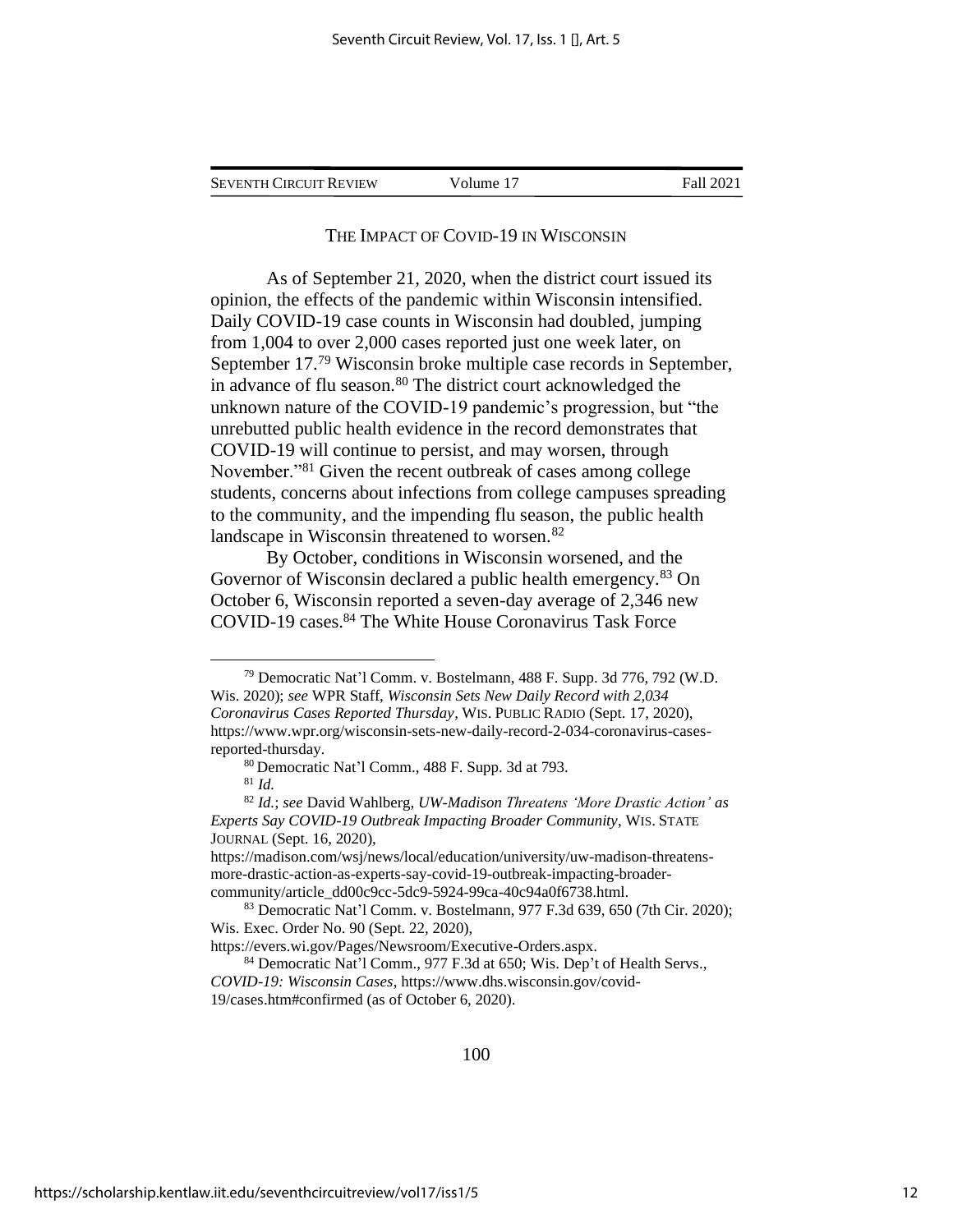| <b>SEVENTH CIRCUIT REVIEW</b> | Volume 17 | Fall 2021 |
|-------------------------------|-----------|-----------|
|                               |           |           |

designated Wisconsin as a "red zone" for COVID-19 cases and detailed a "rapid worsening of the epidemic" in Wisconsin in a draft report issued the week before the Seventh Circuit's opinion.<sup>85</sup> According to the Coronavirus Task Force, almost half of all Wisconsin counties had high levels of community transmission.<sup>86</sup> Wisconsin ranked third-highest in the nation for cases per 100,000 people and seventh-highest in positive test rates. $87$  Wisconsin reached record-high hospitalization rates as hospitals in the northeast of the state neared capacity.<sup>88</sup> Wisconsin opened a field hospital in mid-October, which it announced earlier in the month, to combat the shortage of available hospital facilities.<sup>89</sup> Wisconsin experienced new and worsening conditions in the fall of 2020: "While the facility was never needed for patients over the spring and summer of 2020, rising hospitalization rates across the state in the fall have led to its opening."<sup>90</sup>

<sup>89</sup> Wisconsin Department of Health Services, *COVID-19: Alternate Care Facility at State Fair Park*, https://www.dhs.wisconsin.gov/covid-19/alternate-carefacility.htm (March 19, 2021); *see* Democratic Nat'l Comm., 977 F.3d at 650; Mary Spicuzza and Molly Beck, *Wisconsin to Open Field Hospital at State Fair Park on October 14 as Surge in Coronavirus Patients Continues in Fox Valley, Green Bay*, MILWAUKEE JOURNAL SENTINEL, https://www.jsonline.com/ story/news/local/wisconsin/2020/10/07/wisconsin-preparing-open-alternate-carefacility-state-fair-park-state-continues-face-surge-covid-1/5909769002/ (October 7, 2020).

<sup>90</sup> Wisconsin Department of Health Services, *COVID-19: Alternate Care Facility at State Fair Park*, https://www.dhs.wisconsin.gov/covid-19/alternate-carefacility.htm (March 19, 2021).

<sup>85</sup> Democratic Nat'l Comm., 977 F.3d at 650 (internal quotations omitted).

<sup>86</sup> Democratic Nat'l Comm., 977 F.3d at 650; Coronavirus Task Force, State Report—Wisconsin, at 1, WASHINGTON POST, https://

www.washingtonpost.com/context/white-house-coronavirus-task-force-reportwarnsof-high-wisconsin-covid-19-spread-in-wisconsin/e5f16345-fcb4-4524-975e-8011379ef0da/ (Sept. 27, 2020).

<sup>87</sup> Democratic Nat'l Comm., 977 F.3d at 650.

<sup>88</sup> *Id.*; Mary Spicuzza, et al., *Some Hospitals Forced to Wait-List or Transfer Patients as Wisconsin's Coronavirus Surge Continues*, MILWAUKEE JOURNAL SENTINEL, https:// www.jsonline.com/story/news/2020/09/30/wisconsin-hospitalswait-list-patients-covid-19-surge-coronavirus-greenbay-fox-valleywausau/3578202001/ (Sept. 30, 2020).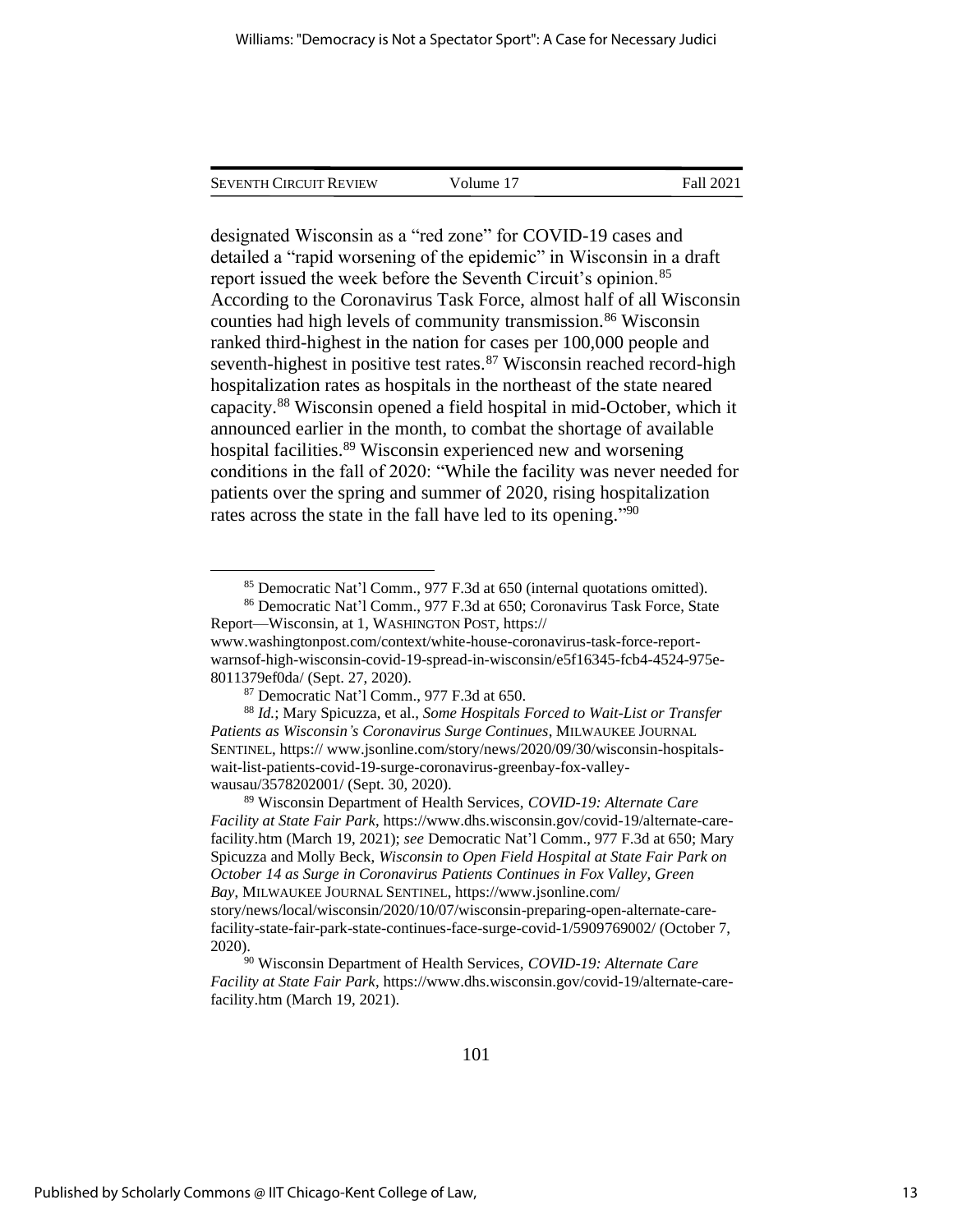| <b>SEVENTH CIRCUIT REVIEW</b> | Volume 17 | Fall 2021 |
|-------------------------------|-----------|-----------|
|                               |           |           |

Under this framework, during these unprecedented times, the *Purcell* guidance was inapplicable. Because this was not an ordinary circumstance, the Supreme Court's warning to federal judges to not "ordinarily" make changes to federal election laws did not apply. The situation in Wisconsin approaching the November election—in terms of both public health and unprecedented societal shutdowns—was not ordinary because the public health context Wisconsin experienced would normally not be conceivable.

## HISTORY OF THIS CASE

# *What Happened Below in Preceding Litigation*

In three consolidated cases spanning throughout the last two weeks of March 2020, Plaintiffs—Democratic National Committee (DNC), Democratic Party of Wisconsin, and individual voters—filed lawsuits challenging a variety of statutory requirements for the April 7, 2020, primary election in light of concerns over COVID-19.<sup>91</sup> Plaintiffs alleged violations of the fundamental right to vote, due process, and equal protection and sought to prevent enforcement of both statutory identification requirements and deadlines for electronic, mail-in, and absentee ballot receipt.<sup>92</sup> The district court allowed the Wisconsin Legislature and Republican Party of Wisconsin to intervene as defendants and consolidated the cases.<sup>93</sup> Plaintiffs moved for reconsideration as well as a preliminary injunction "seeking postponement of election, extension of deadline for receipt of absentee ballots, and suspension of witness signature requirement on absentee ballots." 94

<sup>91</sup> Democratic Nat'l Comm. v. Bostelmann, 451 F. Supp. 3d 952, 957 (W.D. Wis. 2020).

<sup>92</sup> *Id.* at 952.

<sup>93</sup> *Id.*; *see* Democratic Nat'l Comm. v. Bostelmann, 447 F. Supp. 3d 757 (W.D. Wis. 2020); Democratic Nat'l Comm. v. Bostelmann, No. 20-CV-249-WMC, 2020 WL 1505640 (W.D. Wis. Mar. 28, 2020).

<sup>94</sup> Democratic Nat'l Comm., 451 F. Supp. 3d at 957.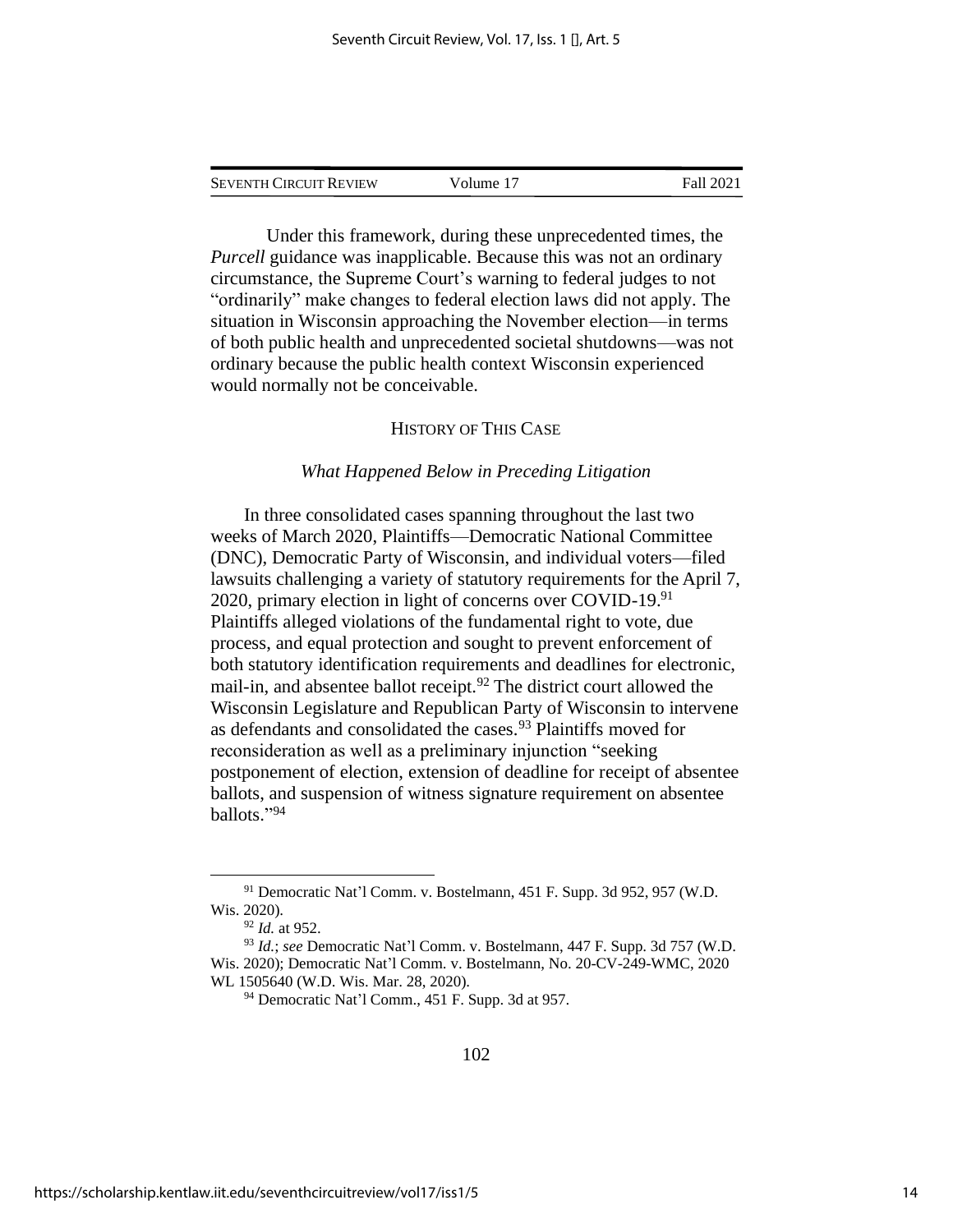| <b>SEVENTH CIRCUIT REVIEW</b> | Volume 17 | Fall 2021 |
|-------------------------------|-----------|-----------|
|                               |           |           |

To the credit of the Western District of Wisconsin, Judge Conley seriously considered the implications of the pandemic:

Contrary to the view of at least a dozen other states, as well as the consensus of medical experts across the country as to the gathering of large groups of people, the State of Wisconsin appears determined to proceed with an in-person election on April 7, 2020. In the weeks leading up to the election, the extent of the risk of holding that election has become increasingly clear, and Wisconsin voters have begun to flock to the absentee ballot option in record numbers. As a result, state election officials are confronting a huge backlog in requests for absentee ballots made online, by mail or in person, including an unprecedented number of questions regarding how to satisfy certain registration requirements, properly request an absentee ballot, and return a properly completed absentee ballot in time to be considered for the April 7 election. On top of the burdens this influx has created for the Wisconsin Election Commission, its Administrator, staff and local municipalities in the days leading up to the election, that same group has been improvising in real time a method to proceed safely and effectively with in-person voting in the face of increasing COVID-19 risks, loss of poll workers due to age, fears or sickness, the resulting consolidation of polling locations, and inadequate resources.<sup>95</sup>

Acknowledging the three potential consequential outcomes the court could foresee resulting from the election, the court nonetheless maintained "the only role of a federal district court is to take steps that help avoid the impingement on citizens' rights to exercise their voting franchise as protected by the United States Constitution and federal statutes."<sup>96</sup> Accordingly, the court attempted to do just that,

<sup>95</sup> *Id.*

<sup>96</sup> *Id.* at 958 ("[T]he three most likely consequences of proceeding with the election on this basis are (1) a dramatic shortfall in the number of voters on election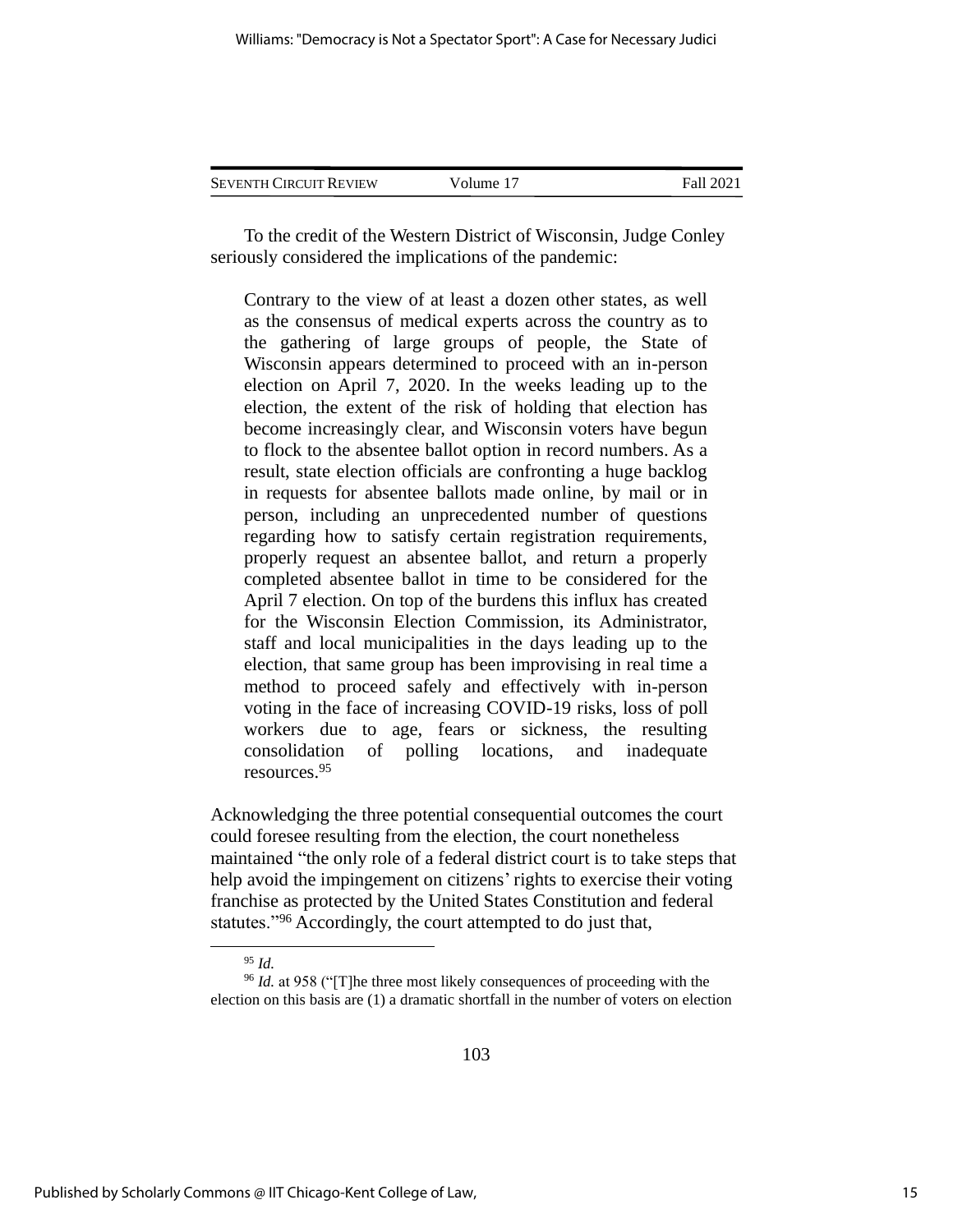| <b>SEVENTH CIRCUIT REVIEW</b> | Volume 17 | Fall 2021 |
|-------------------------------|-----------|-----------|
|                               |           |           |

"understanding that a consequence of these measures may be to further the public health crisis in this State."<sup>97</sup> However, as the district court aptly noted, "[u]nfortunately, that is beyond the power of this court to control." 98

As the court explained, the same standard is applied to determine whether a preliminary injunction or a temporary restraining order is appropriate: (1) irreparable harm will be suffered if no relief is granted, (2) inadequate remedies exist at law, (3) the plaintiff has a reasonable likelihood of success on the merits, and (4) the balance of equities weighs in favor of the moving party.<sup>99</sup>

The court granted the plaintiffs' motions in part.<sup>100</sup> However, the court rejected the plaintiff's request to delay the April 7, 2020, election because it could not "say with confidence that the state's asserted interests – although strong – [were] so compelling as to overcome the severe burdens that voters are sure to face in the upcoming election." <sup>101</sup> While the plaintiffs "demonstrated at least *some* likelihood of success on the merits of this claim," plaintiffs needed to "further show that the balance of equities support[ed] their requested relief."<sup>102</sup> Importantly, "none of the cases cited by plaintiffs authorize what plaintiffs [asked] the court to do in this circumstance: delay the date of an impending, state-wide election." <sup>103</sup> The court further found that the existing proof of identification requirement did not impose an undue burden on the right to vote and denied plaintiffs' request for relief with respect to the identification requirement.<sup>104</sup> With

 $97$  *Id.* <sup>98</sup> *Id. Id.* at 968–69. *Id.* at 952. *Id.* at 972. <sup>102</sup> *Id. Id.* at 974. *Id.* at 981.

day as compared to recent primaries, even after accounting for the impressive increase in absentee voters, (2) a dramatic increase in the risk of cross-contamination of the coronavirus among in-person voters, poll workers and, ultimately, the general population in the State, or (3) a failure to achieve sufficient in-person voting to have a meaningful election *and* an increase in the spread of COVID-19.").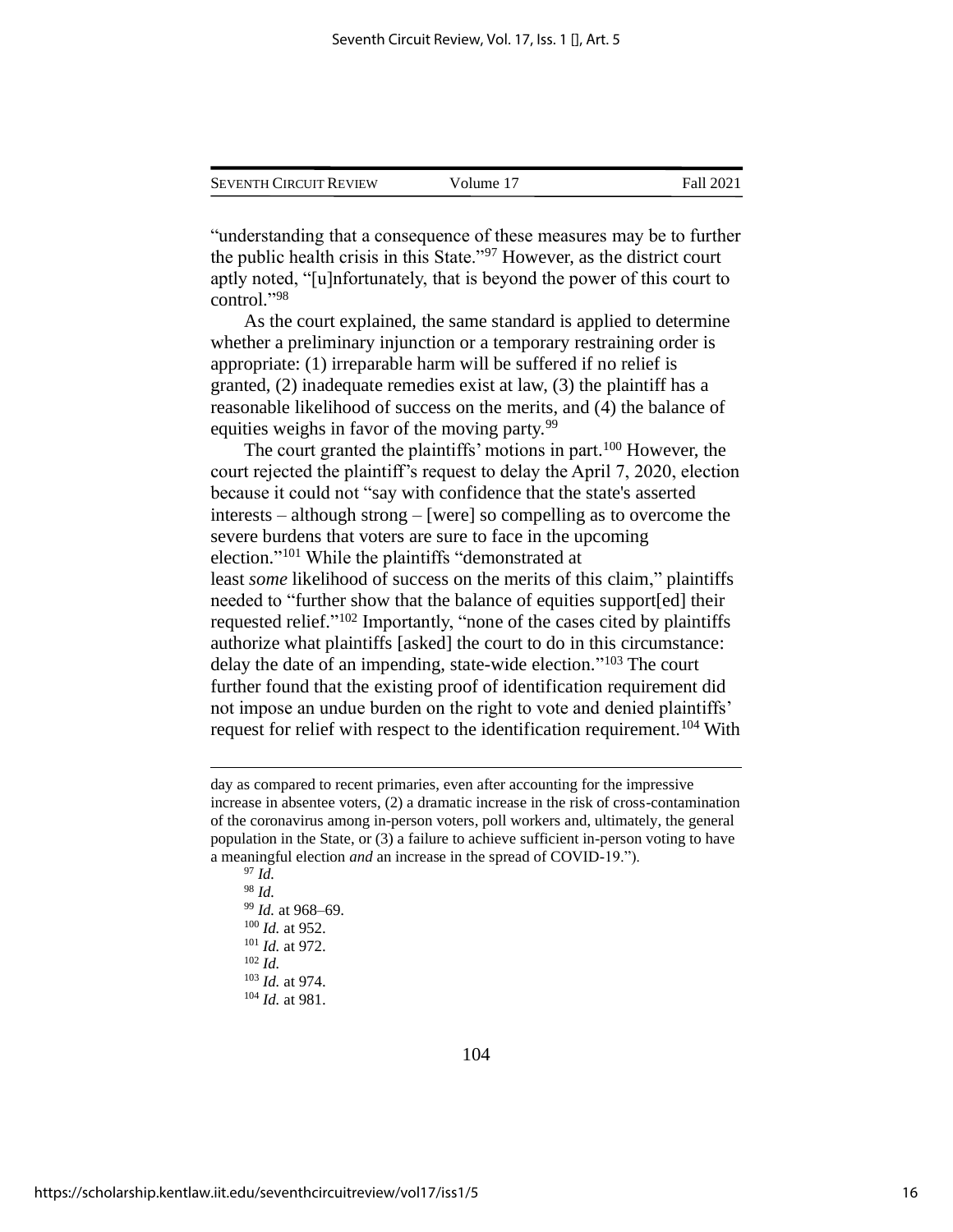| <b>SEVENTH CIRCUIT REVIEW</b> | Volume 17 | Fall 2021 |
|-------------------------------|-----------|-----------|
|                               |           |           |

regard to the plaintiffs' requests for an extension of the mail-in registration deadline and relief from proof of residence provision, both were denied.<sup>105</sup> Given the timeline, the extension would only reopen the registration deadline for one day so the administrative burdens would outweigh any potential benefit.<sup>106</sup> Relief from the requirement to submit proof of residence with a mailed registration application was denied as moot because the mail-in registration deadline had passed.<sup>107</sup>

The district court provided preliminary relief: (1) enjoining the statutory requirement that absentee ballots be received by 8pm on election day in order to be counted and extending the deadline until April 13, 2020, at 4pm; (2) enjoining enforcement of the statutory requirement that requests for absentee ballots must be received by April 2, 2020, and extending the deadline for requests until April 3, 2020 at 5pm; and (3) enjoining enforcement of the statutory requirement to obtain witness certification—for otherwise valid ballots—when voters attested to their inability to safely obtain certification despite reasonable efforts to do so.<sup>108</sup>

Next, a three-judge panel from the Seventh Circuit reviewed the district court's opinion and issued an opinion on April 3, 2020.<sup>109</sup> First, the Seventh Circuit denied the Plaintiffs' motions for a stay of the district court's order regarding ballot request and receipt deadlines.<sup>110</sup> Second, the court granted the plaintiffs' motions for a stay "as to that portion of the district court's order that enjoins the enforcement of Wis. Stat. § 6.87(2) for absentee voters who provide a written affirmation or other statement that they were unable to safely obtain a witness certification despite reasonable efforts to do so" because it determined "the district court did not give adequate consideration to the state's interests in suspending this requirement," given the importance of preserving the integrity of elections and preventing

<sup>107</sup> *Id.* at 982.

<sup>109</sup> Democratic National Committee v. Bostelmann, No. 20-1538, 2020 WL 3619499 (7th Cir. Apr. 3, 2020).

 $110$  *Id.* at \*1.

<sup>105</sup> *Id.* at 981–82.

<sup>106</sup> *Id.*

<sup>108</sup> *Id.* at 959.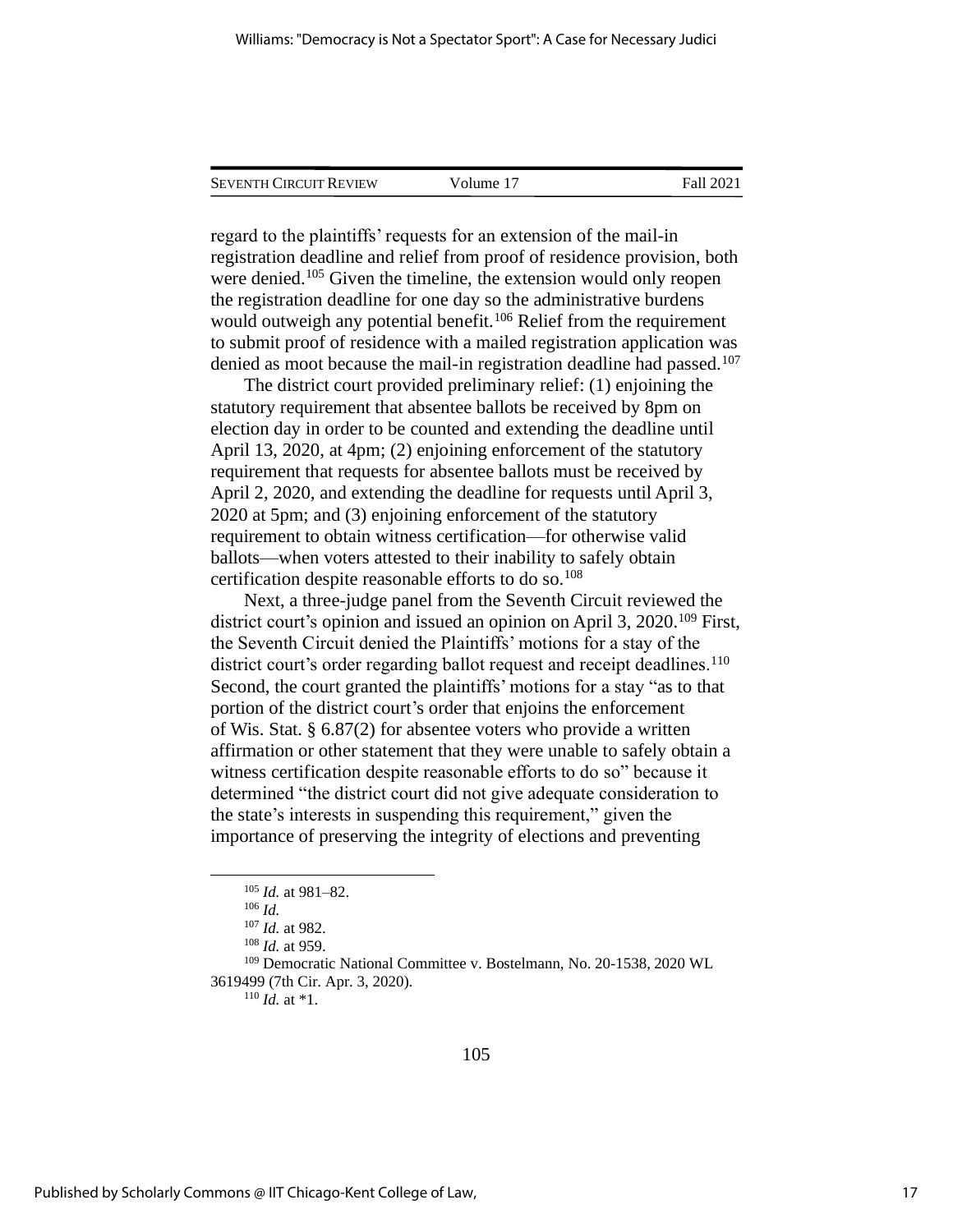| Seventh Circuit Review | Volume 17 | Fall 2021 |
|------------------------|-----------|-----------|
|                        |           |           |

voter fraud.<sup>111</sup> The Seventh Circuit was "concerned with the overbreadth of the district court's order, which categorically eliminate[d] the witness requirement applicable to absentee ballots and [gave] no effect to the state's substantial interest in combatting voter fraud."<sup>112</sup> Finally, it concluded the Legislature had standing to appeal.<sup>113</sup> "Notably, no aspect of theses [sic] appeals challenge[d] the district court's rejection of the plaintiffs' request to enjoin live voting on April 7." 114

Then, in a *per curiam* order issued on April 6, the Supreme Court stayed the preliminary injunction of the district court "to the extent it require[d] the State to count absentee ballots postmarked after April 7, 2020." <sup>115</sup> The Court indicated that Wisconsin's decision to hold the April 7 election as scheduled was not the subject of review; rather, the Court considered "a narrow, technical question about the absentee ballot process." <sup>116</sup> The Court noted agreement regarding the extension of the deadline for municipal clerks to receive absentee ballots from April 7 to April 13; the deadline for clerk receipt was not questioned in the Supreme Court.<sup>117</sup> Rather, "[t]he sole question before the Court is whether absentee ballots now must be mailed and postmarked by election day, Tuesday, April 7, as state law would necessarily require, or instead may be mailed and postmarked after election day, so long as they are received by Monday, April 13."<sup>118</sup> Importantly, the Court repeatedly emphasized the Plaintiffs did not ask the district court to count ballots mailed and postmarked after April 7; just five days before the election, the district court "unilaterally" ordered those ballots still be counted so long as received by the April 13 deadline.<sup>119</sup>

<sup>111</sup> *Id.* at \*2. <sup>112</sup> *Id.*

<sup>113</sup> *Id.*

 $114$  *Id.* at \*1.

<sup>115</sup> Republican Nat'l Comm. v. Democratic Nat'l Comm., 140 S. Ct. 1205,

<sup>1206 (2020).</sup> <sup>116</sup> *Id.*

<sup>117</sup> *Id.*

<sup>118</sup> *Id.*

<sup>119</sup> *Id.* at 1206–07.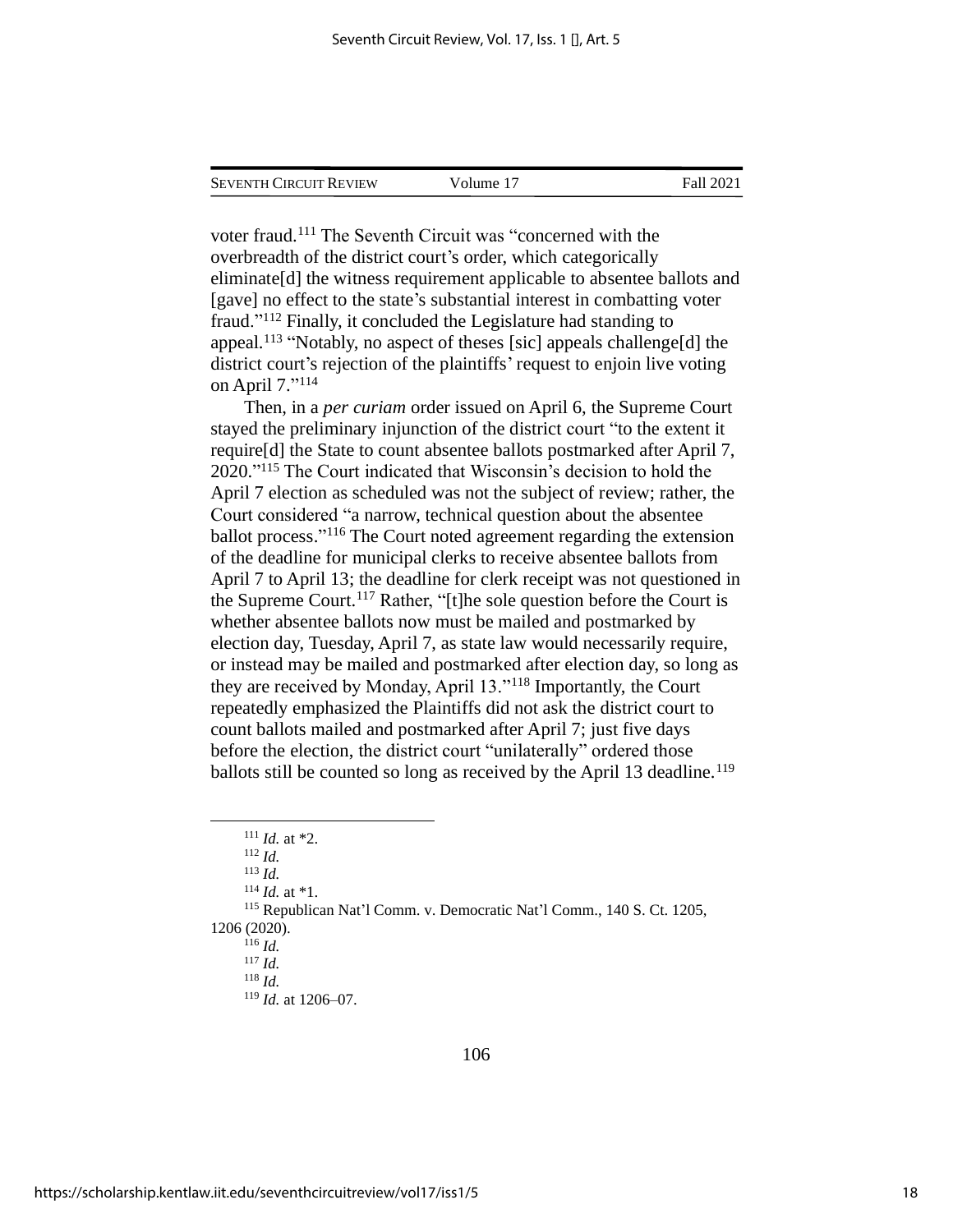| <b>SEVENTH CIRCUIT REVIEW</b> | Volume 17 | Fall 2021 |
|-------------------------------|-----------|-----------|
|                               |           |           |

However, the Court declared that "[e]xtending the date by which ballots may be cast by voters—not just received by the municipal clerks but cast by voters—for an additional six days after the scheduled election day *fundamentally alters the nature of the election*." <sup>120</sup> Furthermore, the opinion stated "[t]his Court has repeatedly emphasized that lower federal courts should ordinarily not alter the election rules on the eve of an election $"^{121}$  and by altering these election rules, the district court "contravened this Court's precedents and erred by ordering such relief."<sup>122</sup>

Moreover, the Court emphasized that "unusual nature" of the district court order at issue was evidenced by the need for an order that followed enjoining release of election results to the public for six days following the election. <sup>123</sup> The Court indicated that, "[i]n doing so, the District Court in essence enjoined nonparties to this lawsuit."<sup>124</sup> Further, the Court seriously doubted the success of the attempt to prevent public disclosure of the results.<sup>125</sup> Regardless, the Court reasoned a disclosure of any information during that six-day window "would gravely affect the integrity of the election process."<sup>126</sup> But the Court remarked "all of that further underscore[d] the wisdom of the *Purcell* principle, which seeks to avoid this kind of judicially created confusion."<sup>127</sup>

Notably, the Supreme Court issued its decision reversing the district court's decision and staying the injunction in part on the day before the election. The dissenting opinion, authored by Justice Ginsburg and joined by Justices Breyer, Sotomayor, and Kagan, acknowledged: "[t]he District Court, acting in view of the dramatically evolving COVID-19 pandemic, entered a preliminary injunction to safeguard the availability of absentee voting in Wisconsin's spring

<sup>&</sup>lt;sup>120</sup> *Id.* at 1207 (emphasis added).

<sup>121</sup> *Id.* (citing Purcell v. Gonzalez, 549 U.S. 1 (2006); Frank v. Walker, 574 U.S. 929 (2014); Veasey v. Perry, 135 S.Ct. 9 (2014)).

<sup>122</sup> Republican Nat'l Comm., 140 S. Ct. at 1207.

<sup>123</sup> *Id.* at 1207.

<sup>124</sup> *Id.*

<sup>125</sup> *Id.*

<sup>126</sup> *Id.*

<sup>127</sup> *Id.*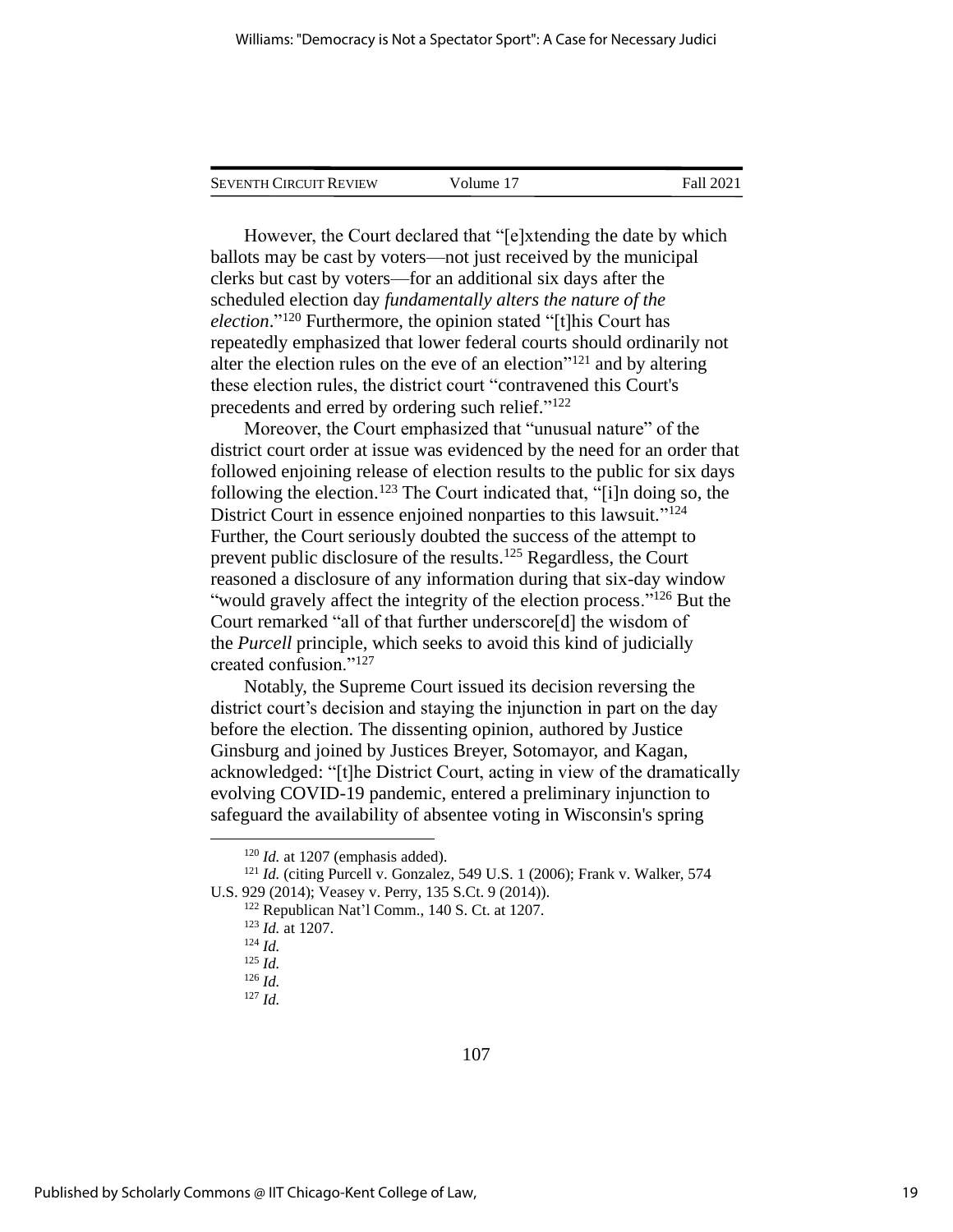| <b>SEVENTH CIRCUIT REVIEW</b> | Volume 17 | Fall 2021 |
|-------------------------------|-----------|-----------|
|                               |           |           |

election. This Court now intervene[d] at the eleventh hour to prevent voters who have timely requested absentee ballots from casting their votes." <sup>128</sup> The dissenters "would not [have] disturb[ed] the District Court's disposition, which the Seventh Circuit allowed to stand."<sup>129</sup>

Despite the *Purcell* caution to avoid confusing voters, the Supreme Court reversed the decision—which, as the dissent poignantly points out, would have allowed more citizens to vote—just the day before the election. The Court, responding to the dissent's concerns regarding the late date of intervention, stated it would prefer not to intervene at this time, "but when a lower court intervenes and alters the election rules so close to the election date, our precedents indicate that this Court, as appropriate, should correct that error."<sup>130</sup>

## *What Happened Previously at This Stage of the Case*

Concerned about the upcoming November general election, individuals and organizations in the four consolidated cases moved for preliminary injunctive relief; the WEC, Republican National Committee, and the Republican Party of Wisconsin opposed the motions. Defendants and intervening defendants also moved to dismiss three of the four cases.<sup>131</sup> After full briefing on the motions, presentation of evidence, and a hearing on August 5, 2020, the District Court for the Western District of Wisconsin largely rejected defendants' motions to dismiss.<sup>132</sup>

The District Court for the Western District of Wisconsin entered a preliminary injunction which (1) extended the deadline for mail-in and online voter registration under the statute by one week; (2) directed the Wisconsin Election Commission (WEC) to include language explaining the "indefinitely confined" exception "does not require permanent or total inability to travel outside of the residence" on the

<sup>128</sup> *Id.* at 1208 (Ginsberg, J., dissenting).

<sup>129</sup> *Id.*

<sup>130</sup> *Id.* at 1207.

<sup>131</sup> Democratic Nat'l Comm. v. Bostelmann, 488 F. Supp. 3d 776, 783 (W.D. Wis. 2020).

<sup>132</sup> *Id.* at 783–84.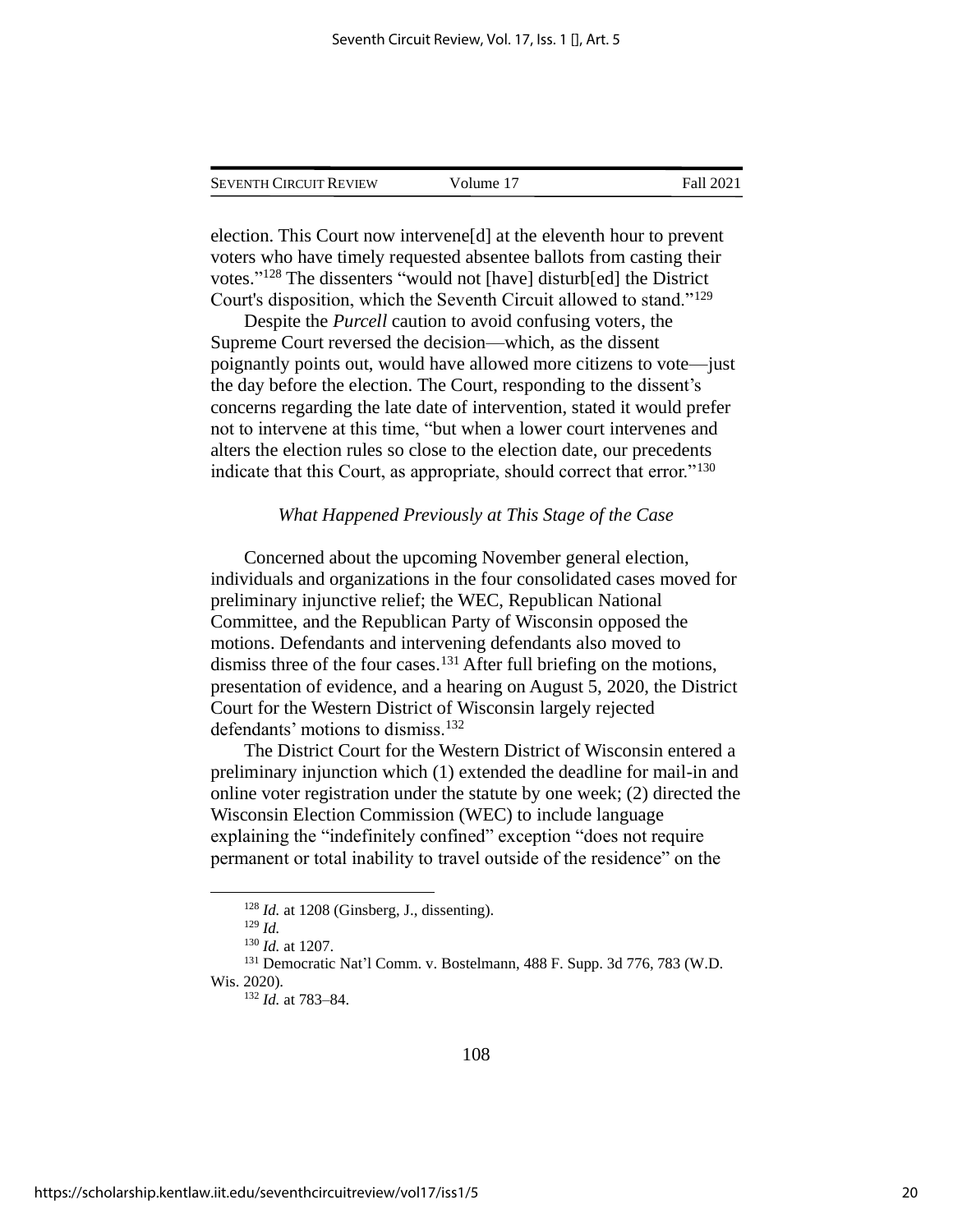| <b>SEVENTH CIRCUIT REVIEW</b> | Volume 17 | Fall 2021 |
|-------------------------------|-----------|-----------|
|                               |           |           |

MyVote and WisVote websites as well as any additional materials that might include the exception; (3) extended the Wisconsin statutory deadline for absentee ballot receipt until November 9, 2020, but required the ballots be postmarked or mailed by or on election day on November 3, 2020; (4) enjoined a Wisconsin statute which limited absentee ballot delivery only to mail for domestic civilian voters, allowing voters whose timely absentee ballot request was approved but had not received their mailed ballot online access or emailed replacement ballots from October 22 to October 29, 2020; and (5) enjoined a Wisconsin statute, allowing election officials to reside in other counties for the November 2020 election.<sup>133</sup>

The district court, however, recognizing the likelihood of an appeal, stayed the order for one week and "join[ed] the WEC in urging especially new Wisconsin voters to register by mail on or before October 14, 2020, and all voters to do so by absentee ballot as soon as possible."<sup>134</sup> Therefore, the court stated that unless finally upheld on appeal, no voter could rely on any deadline extension for mail-in or electronic registration nor receipt of absentee ballots.<sup>135</sup>

On September 29, 2020, the Seventh Circuit issued an order denying the motions for a stay based on its belief that Wisconsin's legislature was not authorized to represent the interest of the state of Wisconsin in defending its statutes.<sup>136</sup> In accordance with the Supreme Court's decision in *Arizona Legislature v. Arizona Independent Redistricting Commission*, a state legislature has Article III standing to litigate in federal court "when it seeks to vindicate a uniquely legislative interest."<sup>137</sup> Because the constitutional validity of a law does not concern a legislative interest, a state legislature is not permitted to litigate in federal court regarding the validity of a state statute.<sup>138</sup> However, Wis. Stat. §803.09(2m) provides:

<sup>136</sup> Democratic Nat'l Comm. v. Bostelmann, 977 F.3d 639, 641 (7th Cir. 2020).

<sup>137</sup> Democratic Nat'l Comm. v. Bostelmann, 976 F.3d 764, 767 (7th Cir. 2020) (citing Ariz. Legis. v. Ariz. Indep. Redistricting Comm'n, 576 U.S. 787).

<sup>138</sup> *Id.*; Virginia House of Delegates v. Bethune-Hill, 139 S. Ct. 1945 (2019).

<sup>&</sup>lt;sup>133</sup> *Id.* at 784 (internal quotations omitted).

<sup>134</sup> *Id.*

<sup>135</sup> *Id.*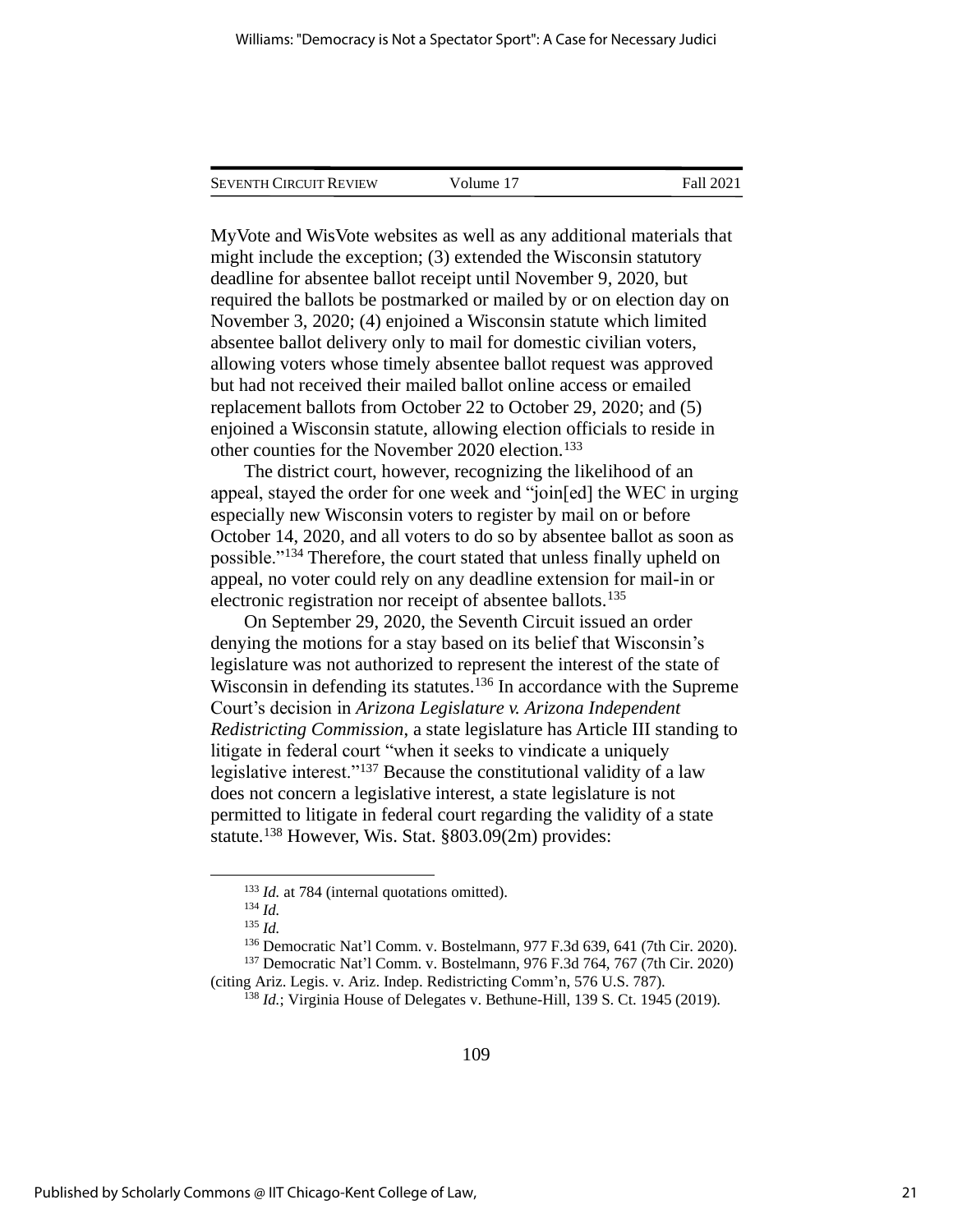When a party to an action challenges in state or federal court the constitutionality of a statute, facially or as applied, challenges a statute as violating or preempted by federal law, or otherwise challenges the construction or validity of a statute, as part of a claim or affirmative defense, the assembly, the senate, and the legislature may intervene . . . at any time in the action as a matter of right by serving a motion upon the parties  $\dots$ .<sup>139</sup>

In an earlier stage of the case, the Seventh Circuit determined that §803.09(2m) allowed the Wisconsin Legislature ("Legislature") to act in a representative capacity—with the same rights as the Attorney General of Wisconsin.<sup>140</sup> However, three months after the Seventh Circuit reached this conclusion, "the Supreme Court of Wisconsin held that this statute, if taken as broadly as its language implies, violates the state's constitution, which commits to the executive branch of government the protection of the state's interest in litigation."<sup>141</sup>

Upon request for reconsideration, on October 2, the Seventh Circuit certified a question to the Supreme Court of Wisconsin: "whether, under Wis. Stat. §803.09(2m), the State Legislature has the authority to represent the State of Wisconsin's interest in the validity of state laws."<sup>142</sup> The Wisconsin Supreme Court, looking to the plain language of the statute as well as its context, answered that the Legislature indeed has that power. $143$ 

<sup>139</sup> Democratic Nat'l Comm., 976 F.3d at 767; Wis. Stat. § 803.09(2m) (West). <sup>140</sup> Democratic Nat'l Comm., 976 F.3d at 767 (citing Democratic Nat'l Comm. v. Bostelmann, 2020 WL 3619499 (7th Cir. Apr. 3, 2020)).

<sup>141</sup> *Id.* (citing Service Emps. Int'l Union, Local 1 v. Vos, 393 Wis.2d 38, 69–81 (2020)).

<sup>142</sup> Democratic Nat'l Comm. v. Bostelmann, 977 F.3d at 641.

<sup>143</sup> Democratic Nat'l Comm. v. Bostelmann, 949 N.W.2d 423, 424 (Wis. 2020).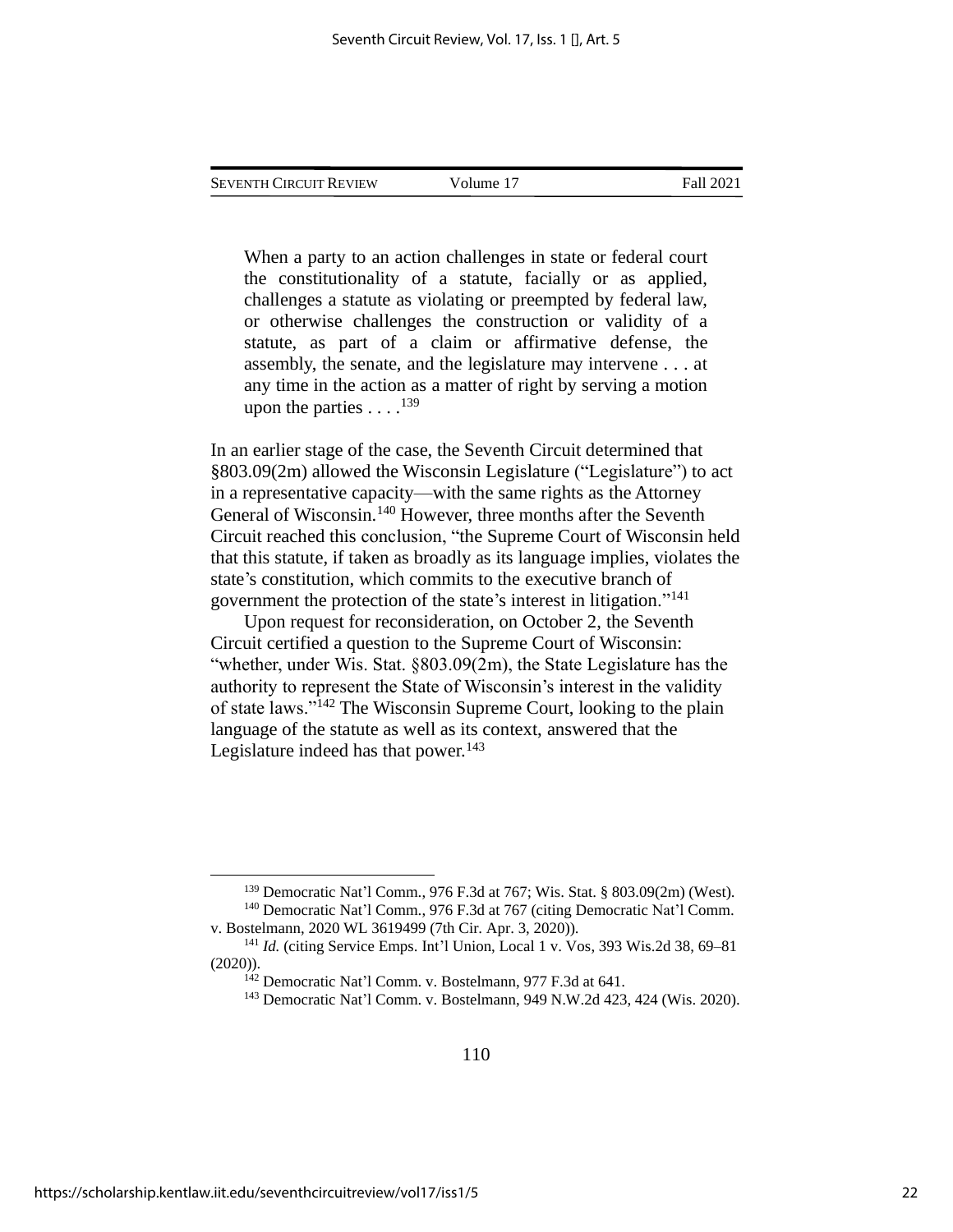SEVENTH CIRCUIT REVIEW Volume 17 Fall 2021

# WHAT THE SEVENTH CIRCUIT DECIDED

Accordingly, the Seventh Circuit granted the petition for reconsideration and evaluated the merits of the Legislature's motion.<sup>144</sup> Only the Legislature sought reconsideration, so the court's order did not address the arguments of the other interveners.<sup>145</sup> The Legislature argued in support of a stay that (1) federal courts should not change election rules so close to the election date and (2) elected officials—rather than judges—should determine when a devastating event such as a pandemic justifies changing otherwise valid rules.<sup>146</sup> Circuit Judges Easterbrook, Rovner, and St. Eve heard the appeal. Agreeing with both of these arguments, the court's *per curiam* opinion granted the stay in light of the factors for a stay of appeal discussed in *Nken v. Holder*—the "traditional" standard for a stay of appeal: "(1) whether the stay applicant has made a strong showing that he is likely to succeed on the merits; (2) whether the applicant will be irreparably injured absent a stay; (3) whether issuance of the stay will substantially injure the other parties interested in the proceeding; and (4) where the public interest lies."<sup>147</sup>

The Seventh Circuit explained that "[f]or many years the Supreme Court has insisted that federal courts not change electoral rules close to an election date" and pointed to the earlier phase of this case and *Frank* in support.<sup>148</sup> It reasoned that if the orders in those instances were too late, then the district court's order here—issued six weeks before the election but less than four weeks before the first deadline it altered—must also be too late.<sup>149</sup> The Seventh Circuit remarked "it is not possible to describe COVID-19 as a last-minute event" because the pandemic was declared by the World Health Organization seven

<sup>144</sup> Democratic Nat'l Comm., 977 F.3d at 641.

<sup>145</sup> *Id.*

<sup>146</sup> *Id.*

<sup>147</sup> *Id.*; Nken v. Holder, 556 U.S. 418, 434 (2009).

<sup>148</sup> Democratic Nat'l Comm., 977 F.3d at 641; *see* Republican Nat'l Comm. v. Democratic Nat'l Comm., 140 S. Ct. 1205, 1207 (2020); Frank v. Walker, 574 U.S. 929 (2014).

<sup>149</sup> Democratic Nat'l Comm., 977 F.3d at 641–42.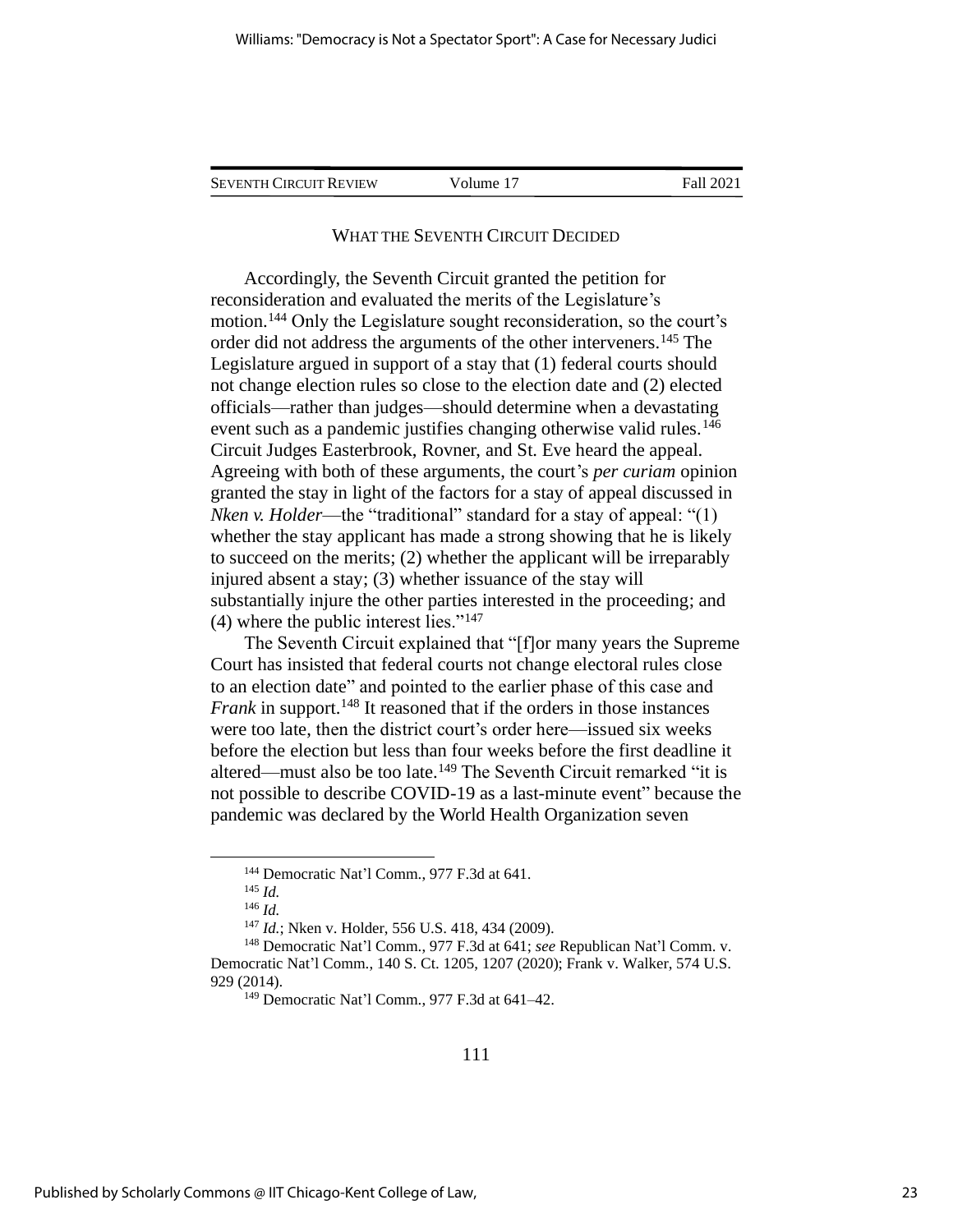| <b>SEVENTH CIRCUIT REVIEW</b> | Volume 17 | Fall 2021 |
|-------------------------------|-----------|-----------|
|                               |           |           |

months before its opinion and Wisconsin held two elections during that time.<sup>150</sup>

Furthermore, the Seventh Circuit, looking to Supreme Court precedent, explained that changing electoral procedures remains a legislative task even amidst a pandemic.<sup>151</sup> The court reasoned the pandemic did not justify changes for this election because "[v]oters have had many months since March to register or obtain absentee ballots; reading the Constitution to extend deadlines near the election is difficult to justify when the voters have had a long time to cast ballots while preserving social distancing."<sup>152</sup> Because state law allows for alternatives to in-person voting on election day, the Seventh Circuit disagreed with the district court's accommodations for those who failed to plan ahead, and "as the Supreme Court observed last April in this very case, voters who wait until the last minute face problems with or without a pandemic."<sup>153</sup> Moreover, the Seventh Circuit noted the Supreme Court's refusal to allow federal judges to respond to the pandemic in ways that should be left to other branches of government.<sup>154</sup> Looking to actions taken by the Court, the Seventh Circuit likewise deferred to the judgment of elected officials.<sup>155</sup>

Citing a case from 1905, the Seventh Circuit maintained that determinations about the best way to handle "difficulties caused by disease" must substantially be handled by elected officials.<sup>156</sup> The Seventh Circuit previously relied on the implications of *Jacobson v. Massachusetts* in a handful of other "decisions that have addressed

<sup>150</sup> *Id.* at 642.

<sup>&</sup>lt;sup>151</sup> *Id.* ("The Supreme Court has held that the design of electoral procedures is a legislative task."); *see* also Rucho v. Common Cause, 139 S. Ct. 2484, 2484 (2019) (holding "that partisan gerrymandering claims present political questions beyond the reach of the federal courts").

<sup>152</sup> Democratic Nat'l Comm., 977 F.3d at 642.

<sup>153</sup> *Id.*

<sup>&</sup>lt;sup>154</sup> *Id.* ("The Court has consistently stayed orders by which federal judges have used COVID-19 as a reason to displace the decisions of the policymaking branches of government. It has stayed judicial orders about elections, prison management, and the closure of businesses.").

<sup>155</sup> *See id.*

<sup>156</sup> *Id.* at 643; *see* Jacobson v. Massachusetts, 197 U.S. 11 (1905).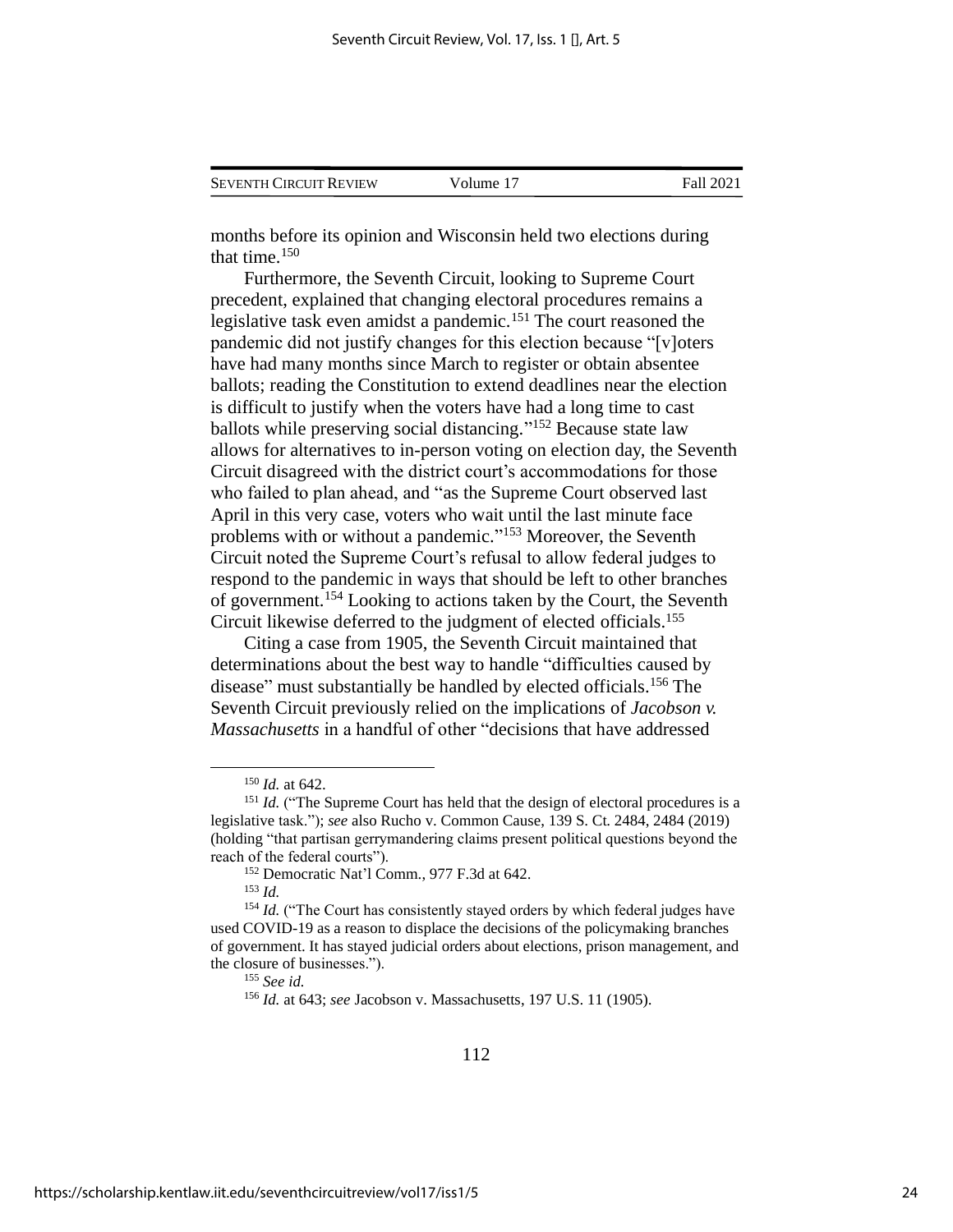| <b>SEVENTH CIRCUIT REVIEW</b> | Volume 17 | Fall 2021 |
|-------------------------------|-----------|-----------|
|                               |           |           |

requests for the Judicial Branch to supersede political officials' choices about how to deal with the pandemic."<sup>157</sup> Likewise, in this decision, the Seventh Circuit refused to take judicial action to mitigate the effects of the pandemic and therefore stayed the injunction issued by the district court.<sup>158</sup>

# WHY THE SEVENTH CIRCUIT WAS WRONG

The Seventh Circuit's October 8, 2020, opinion in *Democratic National Committee v. Bostelmann* failed the citizens of Wisconsin. Justice Rovner, dissenting, summarized it best: "This is a travesty."<sup>159</sup> The Seventh Circuit acknowledged that "[t]he Justices have deprecated but not forbidden all change close to an election. A lastminute event may require a last-minute reaction."<sup>160</sup> The Seventh Circuit erred in determining that by waiting until September to take action against the pandemic for the November election the district court acted too late.<sup>161</sup> As Justice Rovner explained, "[t]he Covid-19 pandemic is no longer new but neither is it a static phenomenon; infection rates have ebbed and surged in multiple waves around the country and it is only now that Wisconsin is facing crisis-level conditions."<sup>162</sup>

The framework developed through Supreme Court precedent allows for some judicial intervention in elections when citizens' rights

<sup>157</sup> Democratic Nat'l Comm., 977 F.3d at 643; *see, e.g.*, Tully v. Okeson, No. 20-2605, 977 F.3d 608 (7th Cir. Oct. 6, 2020) (regarding universal entitlement to vote by mail during a pandemic); Illinois Republican Party v. Pritzker, 973 F.3d 760 (7th Cir. 2020) (regarding size limits on political gatherings during the pandemic); Peterson v. Barr, 965 F.3d 549 (7th Cir. 2020) (regarding execution procedures during the pandemic); Morgan v. White, 964 F.3d 649 (7th Cir. 2020) (regarding rules for qualifying referenda for the ballot in light of social distancing considerations); Elim Romanian Pentecostal Church v. Pritzker, 962 F.3d 341 (7th Cir. 2020) (regarding the size of religious gatherings during the pandemic).

<sup>158</sup> Democratic Nat'l Comm., 977 F.3d at 643.

<sup>159</sup> *Id.* at 644 (Rovner, J., dissenting).

<sup>160</sup> *Id.* at 642.

<sup>161</sup> *See id.*

<sup>&</sup>lt;sup>162</sup> *Id.* at 646 (Rovner, J., dissenting).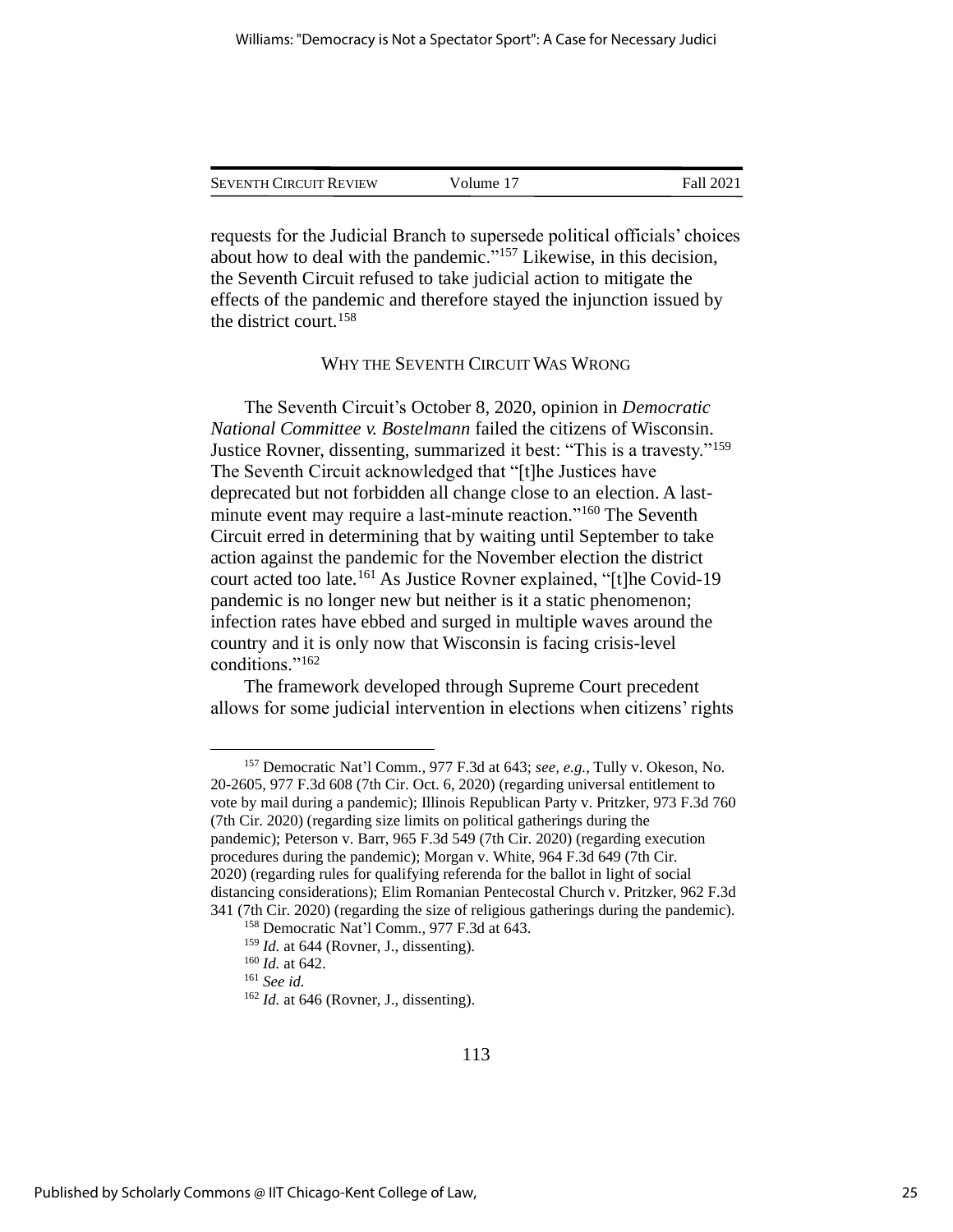|  | Seventh Circuit Review | Volume 17 | Fall 2021 |
|--|------------------------|-----------|-----------|
|--|------------------------|-----------|-----------|

are burdened. The unprecedented nature of the COVID-19 pandemic added a layer of complexity here. Decisions regarding election protocols should not be left to the legislature in a time sensitive situation such as this one. While the legislature may have the institutional knowledge to shape elections, courts are reactive institutions, equipped to move more quickly. One purpose of the judicial branch and federal courts is to be able to intervene in situations where time is of the essence; preliminary injunctions and temporary restraining orders exist to provide relief for impending harm.

"In the United States of America, a beacon of liberty founded on the right of the people to rule themselves, no citizen should have to choose between her health and her right to vote."<sup>163</sup> As the public health situation worsened in Wisconsin as fall began, the district court took swift action to intervene, six weeks in advance of the election, in order to protect the health of Wisconsin voters. The district court thus relied upon a public health surveillance expert's opinion "that '[t]here is a significant risk to human health associated with in-person voting during the COVID-19 pandemic[;] [t]here will almost certainly be a significant risk of contracting and transmitting COVID-19 in Wisconsin on and around November 3, 2020.'"<sup>164</sup> He believed "[t]he risk of contracting or transmitting COVID-19 will deter a substantial portion of Wisconsinites from voting in person on November 3, 2020[;] and [i]ncreasing the ease and availability of absentee-ballot voting options is critical to protecting public health during the November 3, 2020 election."<sup>165</sup>

Looking back to the April 2020 election, many Wisconsin voters wished to vote absentee but, despite timely requests for absentee ballots, over 100,000 voters did not receive their ballots in time to return them by the election day deadline imposed by the Wisconsin election code.<sup>166</sup> Approximately "80,000 absentee ballots, their return delayed by an overwhelmed election apparatus and Postal Service,

<sup>163</sup> *Id.* at 643.

<sup>&</sup>lt;sup>164</sup> *Id.* at 651–52 (internal citations omitted).

<sup>&</sup>lt;sup>165</sup> *Id.* (internal quotations omitted).

<sup>166</sup> *Id.* at 643.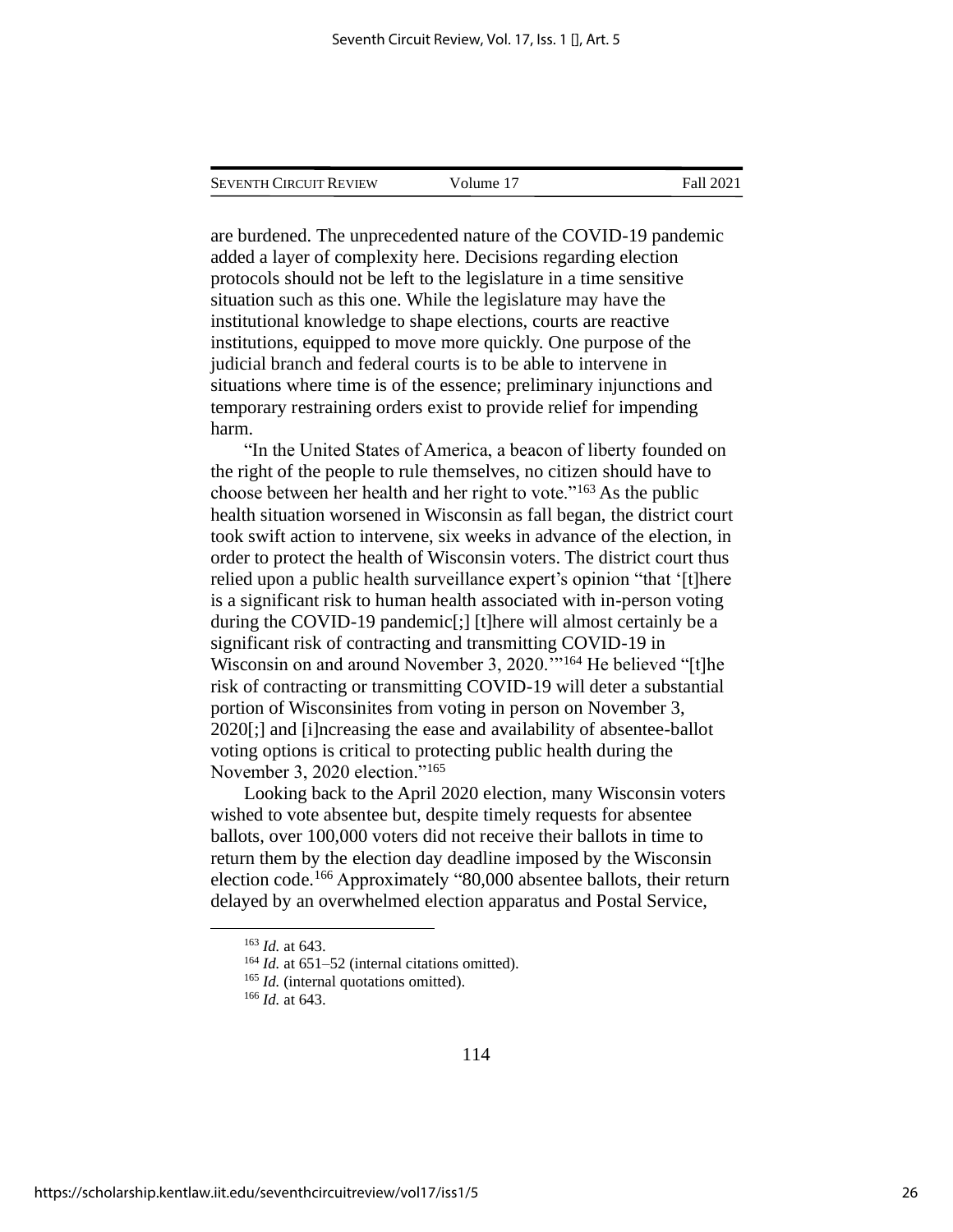| <b>SEVENTH CIRCUIT REVIEW</b> | Volume 17 | Fall 2021 |
|-------------------------------|-----------|-----------|
|                               |           |           |

[were] rescued from the trash bin" solely because of judicial intervention.<sup>167</sup> Yet, thousands of other voters—those who never received ballots in the mail—had to risk their health to vote in-person on election day.<sup>168</sup>

Nearly three-fourths of Wisconsin voters cast absentee ballots in the April 2020 election, but those voting in person faced significant challenges.<sup>169</sup> Given the severe shortage of poll workers, significantly fewer polling cites opened in some locations:

Milwaukee, with a population of 592,025, normally operates 180 polling sites. The city could manage to open only **five** on April 7. Green Bay, population 104,879, normally operates 31 polling sites. On April 7, just **two** were open. Lines of voters (thousands of whom had timely applied for absentee ballots but had not received them) stretched for blocks and people waited hours to vote. Some were masked, many were not. Some number of voters (we do not know how many) showed up to vote in person after not receiving an absentee ballot prior to election day and, discouraged by the long lines and wait times, walked away without casting a vote. Those who stayed in line faced a discernible risk of becoming infected.<sup>170</sup>

Those in-person voting complications were accompanied by health consequences: "one analysis extrapolates from the available data to estimate that a ten percent increase in in-person voters per polling location is associated with an eighteen percent increase in Covid-19 cases two to three weeks later."<sup>171</sup>

Especially in light of the April 2020 election impact, the district court appropriately weighed the burdens imposed on Wisconsinites' voting rights and followed the *Anderson-Burdick* framework. As Justice Rovner articulated, the *Anderson-Burdick* "framework does

<sup>167</sup> *Id.*

<sup>168</sup> *Id.*

<sup>169</sup> *Id.* at 648–49.

<sup>&</sup>lt;sup>170</sup> *Id.* at 649 (internal citations omitted).

 $171$  *Id.*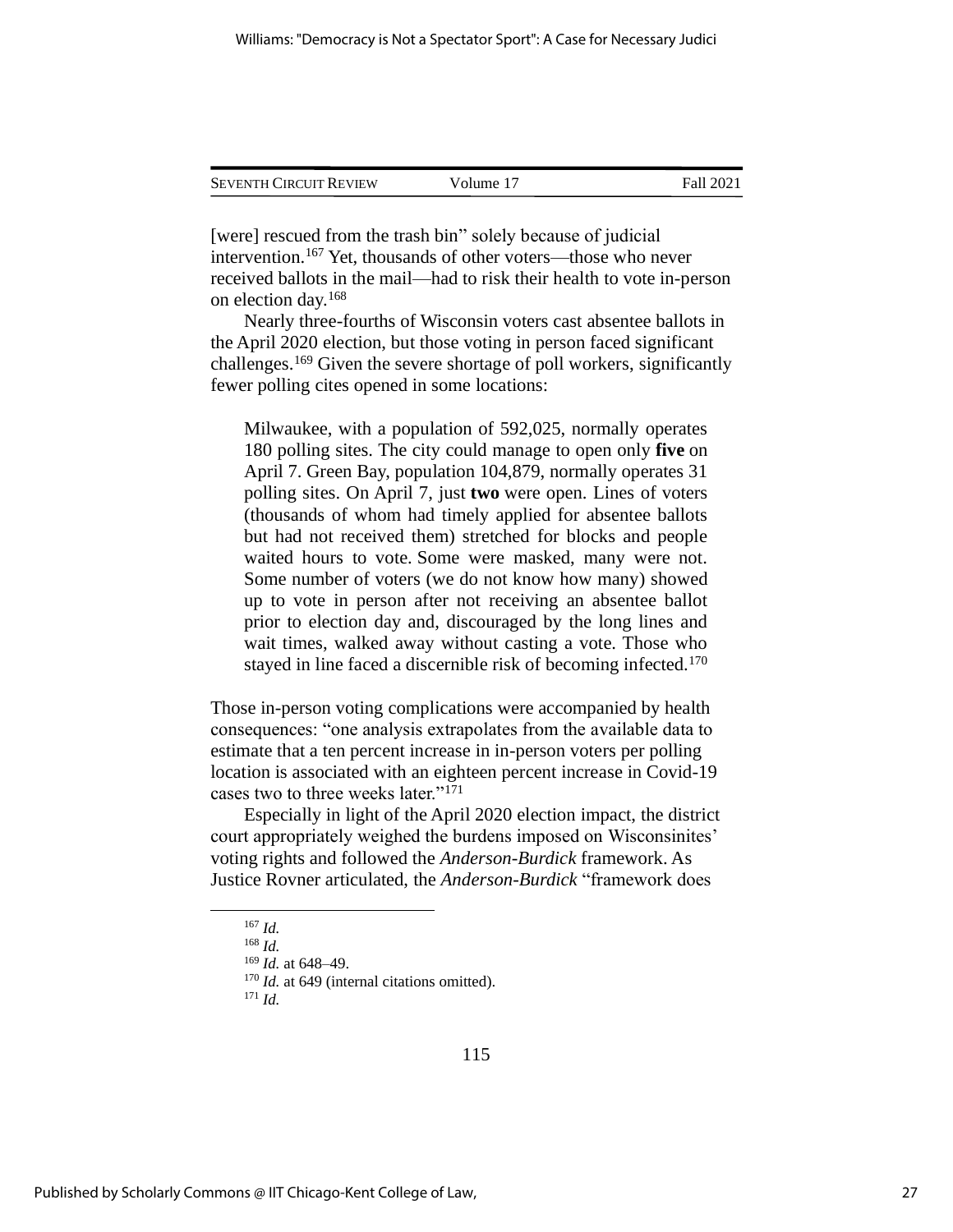SEVENTH CIRCUIT REVIEW Volume 17 Fall 2021

call for deference to state officials, depending upon the degree of restriction that state election rules impose on the right to vote: severe restrictions demand strict judicial scrutiny, whereas modest, unexceptional restrictions enjoy a presumption of validity."<sup>172</sup> Justice Rovner took issue with the majority's complete deference to state officials by failing to apply any degree of judicial scrutiny by declaring "that 'the design of adjustments during a pandemic' is a task for elected officials rather than the judiciary." <sup>173</sup> When state officials fail to take action to prevent infringements on citizens' ability to vote before an upcoming election, judicial intervention becomes necessary.

Judge Conley, at the district level, carefully considered (1) "the Wisconsin election rules in their totality in assessing the burdens that those rules, under the present circumstances, impose[d] on the right to vote," (2) the *Purcell* caution to avoid disenfranchising voters by taking judicial action too near an election, (3) the Seventh Circuit's April ruling which stayed all but two April modifications, and (4) the Supreme Court's April intervention in the case.<sup>174</sup> Moreover, "[i]n view of the fact that this court allowed extensions of the ballot-request deadline and ballot-receipt deadline to be implemented in the April election, it [was] not clear to [Justice Rovner] why the majority . . . decided to stay comparable modifications (effectively nullifying them) for the November election."<sup>175</sup>

"No right is more precious in a free country than that of having a voice in the election of those who make the laws under which, as good citizens, we must live.' But the right to vote is the right to participate in an electoral process that is necessarily structured to maintain the in the first contract produced as the severity of the democratic system."<sup>176</sup> Whereas here, the severity of the pandemic placed serious burdens on Wisconsinites' ability to exercise their right to vote, the district court appropriately modified election procedures.

<sup>172</sup> *Id.* at 647.

<sup>173</sup> *Id.* <sup>174</sup> *Id.* at 651.

<sup>175</sup> *Id.*

<sup>176</sup> Burdick v. Takushi, 504 U.S. 428, 441 (1992) (internal citations omitted).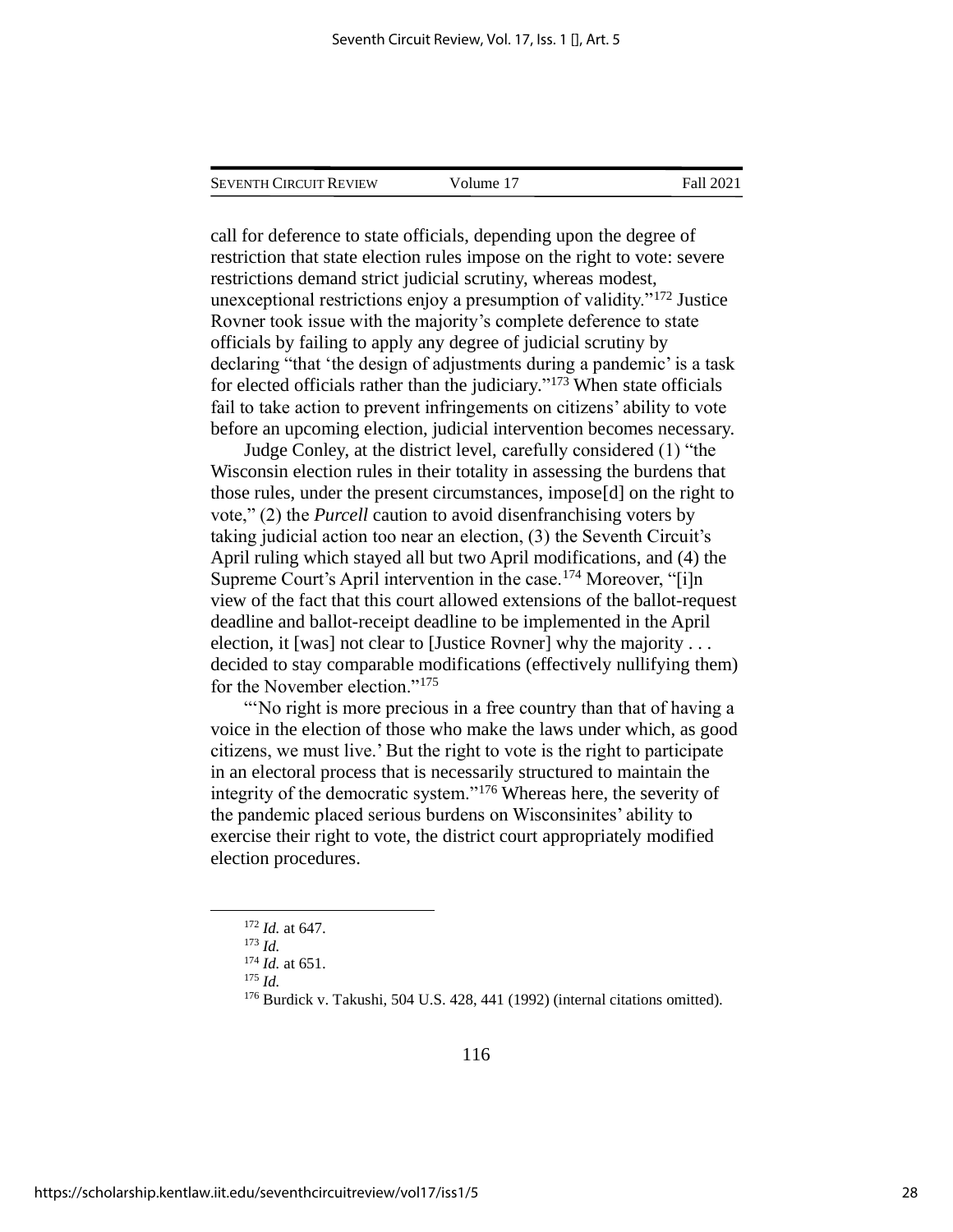| <b>SEVENTH CIRCUIT REVIEW</b> | Volume 17 | <b>Fall 2021</b> |
|-------------------------------|-----------|------------------|
|                               |           |                  |

As Justice Rovner noted, the WEC was represented in the litigation below.<sup>177</sup> The WEC ("whose members are appointed by the Legislature and the Governor and are charged with administering the State's elections") did not challenge the injunction nor complain about any risk of voter confusion; "[o]nly the Wisconsin Legislature, which has chosen to make no accommodations in the election rules to account for the burdens created by the pandemic, seeks a stay of the injunction in furtherance of its own power."<sup>178</sup> In considering deference to state officials, the views of the WEC, "charged with enforcing Wisconsin's election rules, ought to count for something."<sup>179</sup> Division among state government officials should not interfere with the right to vote; "no citizen of Wisconsin should be forced to risk his or her life or well-being in order to exercise this invaluable right. Wholesale deference to a state legislature in this context essentially strips the right to vote of its constitutional protection."<sup>180</sup>

As Justice Rovner articulated, "[t]he inevitable result of the court's decision today will be that many thousands of Wisconsin citizens will lose their right to vote despite doing everything they reasonably can to exercise it."<sup>181</sup> Rather than intervene to protect the ability of Wisconsin citizens to participate in the election, "the court declare[d] itself powerless to do anything." <sup>182</sup> However, the court's inaction was "inconsistent both with the stated rationale of *Purcell* and with the *Anderson-Burdick* framework, which recognizes that courts can and must intervene to address unacceptable burdens on the fundamental right to vote."<sup>183</sup>

The district court's injunction complied with *Purcell*. "In all of two sentences, *Purcell* articulated not a rule but a caution: take care with last-minute changes to a state's election rules, lest voters become

<sup>177</sup> Democratic Nat'l Comm., 977 F.3d at 647 (Rovner, J., dissenting).

<sup>178</sup> *Id.* at 643–44.

<sup>179</sup> *Id.* at 647.

<sup>180</sup> *Id.* at 747–48.

<sup>181</sup> *Id.* at 644. <sup>182</sup> *Id.*

<sup>183</sup> *Id.*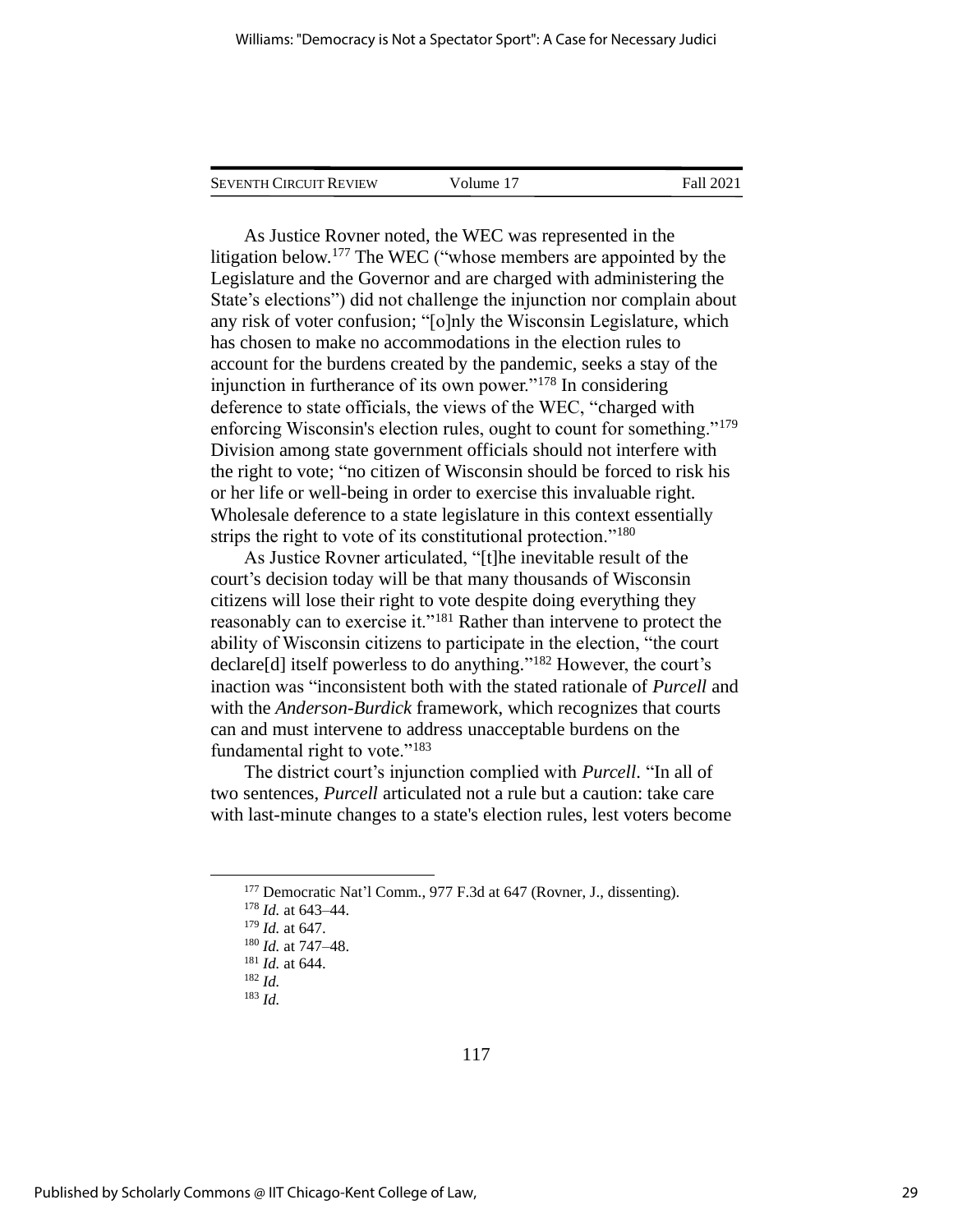| Seventh Circuit Review | Volume 17 | Fall 2021 |
|------------------------|-----------|-----------|
|                        |           |           |

confused and discouraged from voting."<sup>184</sup> But the Supreme Court's recent shadow docket decisions have failed to flesh out the *Purcell*  doctrine.<sup>185</sup> *Purcell*—and the subsequent line of Supreme Court shadow docket rulings that have followed—have created a presumption preventing judicial intervention near an election.<sup>186</sup> However, the so-called *Purcell* doctrine fails to address many important questions including "how near? As to what types of changes? Overcome by what showing?"<sup>187</sup> Moreover, "the Supreme Court's pattern of staying similar sorts of injunctions in recent months is long on signaling but short on concrete principles that lower courts can apply to the specific facts before them."<sup>188</sup> Unless and until the Supreme Court provides guidance beyond simply *Purcell*'s caution and "an occasional sentence or two in its stay rulings," lower courts must "carefully evaluate emergent circumstances that threaten to interfere with the right to vote and conscientiously evaluate all of the factors that bear on the propriety of judicial intervention to address those circumstances, including in particular the possibility of voter confusion."<sup>189</sup>

Justice Rovner advocated for consideration of five factors to determine whether courts should intervene to modify election rules.<sup>190</sup> Those factors supported the intervention undertaken here by the district court.<sup>191</sup> First, voter confusion resulting from modifications must be considered.<sup>192</sup> As Justice Rovner asserted, "[t]hat risk is minimal here" because "[o]nly two of the five modifications that Judge Conley ordered alter what is expected of voters: the extension of the deadline to register online or by mail, and the extension of the

<sup>184</sup> *Id.*; Purcell v. Gonzalez, 549 U.S. 1, 4–5 (2006).

<sup>185</sup> Democratic Nat'l Comm., 977 F.3d at 644 (Rovner, J., dissenting); *e.g.*, Andino v. Middleton, 141 S. Ct. 9 (2020).

<sup>186</sup> Democratic Nat'l Comm., 977 F.3d at 644 (Rovner, J., dissenting). <sup>187</sup> *Id.* <sup>188</sup> *Id.*

<sup>189</sup> *Id.* at 645.

<sup>190</sup> *Id.* at 646–47.

<sup>191</sup> *Id.* at 645.

<sup>192</sup> *Id.*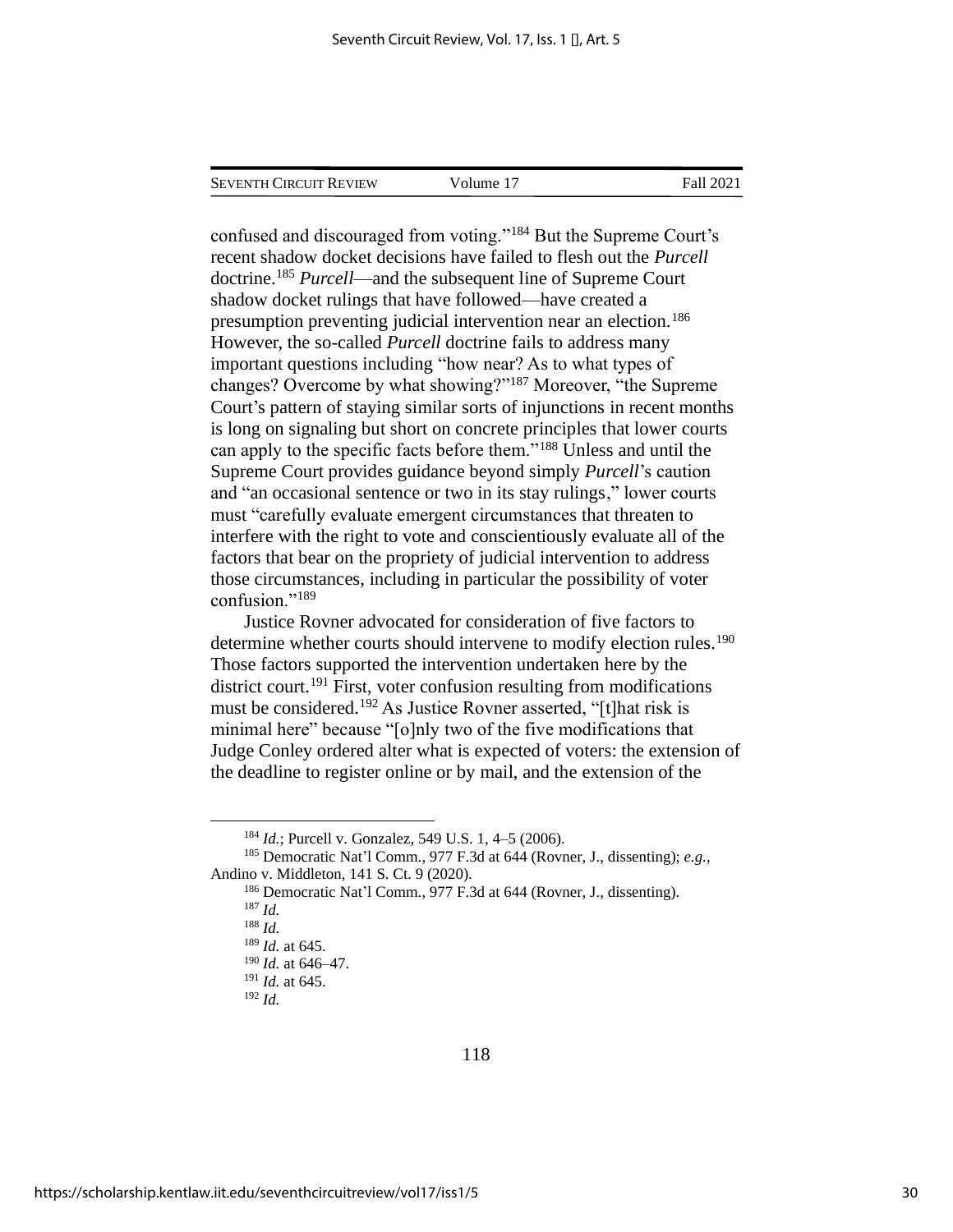| <b>SEVENTH CIRCUIT REVIEW</b> | Volume 17 | Fall 2021 |
|-------------------------------|-----------|-----------|
|                               |           |           |

deadline for receipt of absentee ballots."<sup>193</sup> Extending deadlines would hardly create confusion among voters, but any voter confused about a deadline could always comply with the earlier deadline without missing any opportunity to vote. Indeed, "[b]oth of these modifications redound to the benefit of voters, and certainly d[id] not lay a trap for the unwary."

Second, courts must consider the possibility that changes to election rules will increase the likelihood of mistakes or burden election officials.<sup>194</sup> Judge Conley gave this factor careful consideration and rightly concluded adequate time existed to implement the modifications and "[t]he Wisconsin Election Commission signaled a preparedness and ability to comply with these modifications . . . , and the State Executive [was] not here to contend otherwise." 195

Third, courts must weigh the likelihood of resulting voter disenfranchisement.<sup>196</sup> The actions taken by the district court in this case would not have resulted in voter disenfranchisement; they were taken precisely to prevent disenfranchisement.<sup>197</sup> On the contrary, failing to enact the proposed modifications would result in disenfranchisement, as indicated by the April election.<sup>198</sup>

Fourth, the plaintiffs did not lack diligence in seeking relief.<sup>199</sup> The plaintiffs sought relief in April before the primary election and renewed their efforts following that election.<sup>200</sup> Plaintiffs have diligently sought relief, beginning well in advance of the November election: "[a]fter they defeated the Legislature's attempt to dismiss their claims, they proceeded with discovery, presented their case at an evidentiary hearing in August, and obtained a favorable ruling in September. There has been no dallying on the plaintiffs' part."<sup>201</sup>

<sup>193</sup> *Id.* <sup>194</sup> *Id.* <sup>195</sup> *Id.* <sup>196</sup> *Id.* at 646. <sup>197</sup> *Id.* <sup>198</sup> *Id.* <sup>199</sup> *Id.* <sup>200</sup> *Id.* <sup>201</sup> *Id.*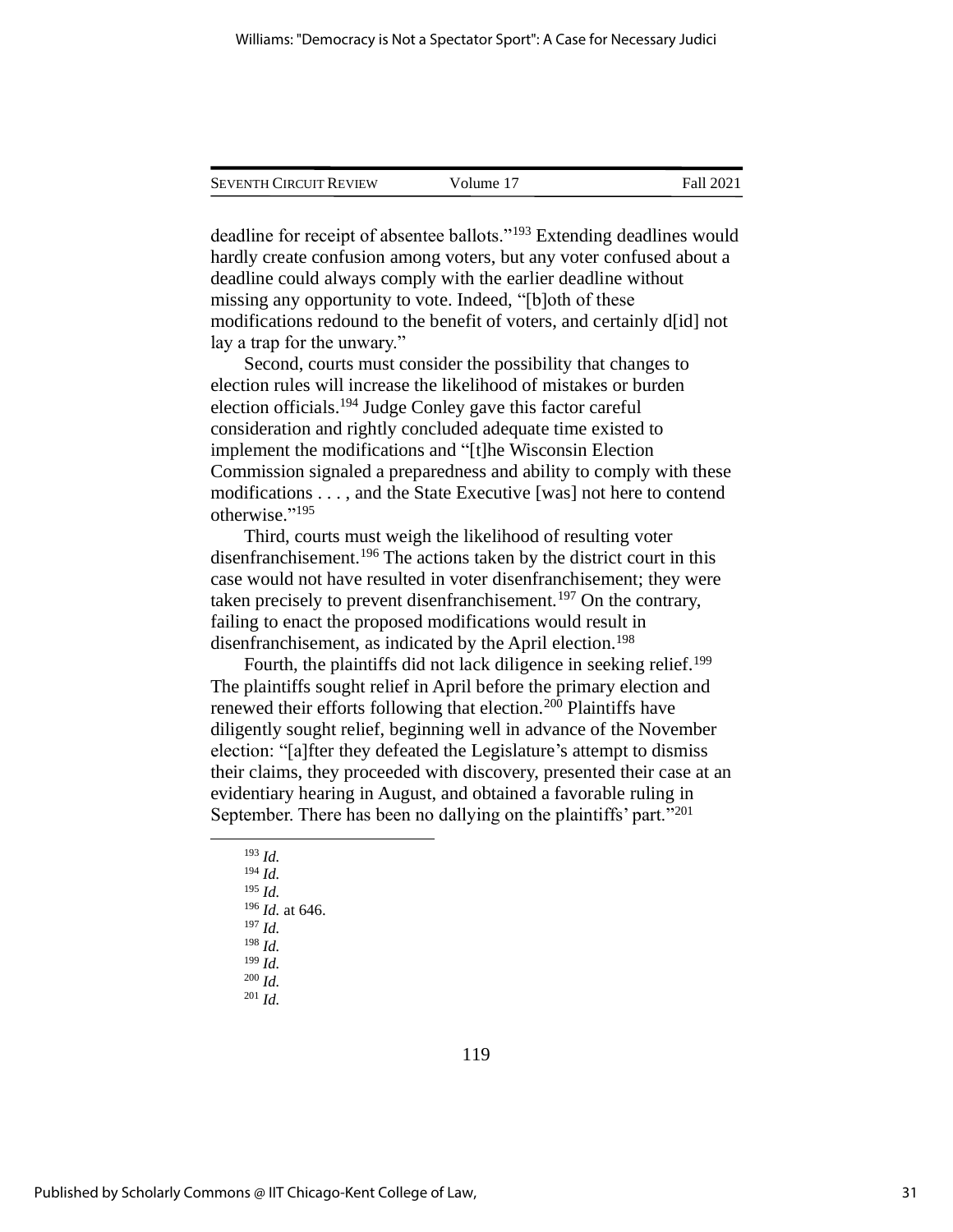| <b>SEVENTH CIRCUIT REVIEW</b> | Volume 17 | Fall 2021 |
|-------------------------------|-----------|-----------|
|                               |           |           |

Plaintiffs who seek intervention well before an election—especially in circumstances like a pandemic where further foresight was impossible—should not be barred from relief. As Justice Rovner underscored, "according to this court, which has retroactively announced a May deadline for any changes to election rules, it was all for naught—their work was over before it began." 202

The fifth and final consideration involves timing.<sup>203</sup> Here, "the district judge issued his injunction six weeks prior to the election, leaving ample time for Wisconsin election officials to alter election practices as ordered and communicate the changes to the public, and for his judgment to be reviewed by this court and, if necessary, by the Supreme Court."<sup>204</sup> The virus had progressed since the Supreme Court decision in April<sup>205</sup> and the district court provided different relief in this stage of the case. To say the same result should have followed here applied defunct reasoning, especially given that here the timeline was different than in April. In April, the district court's injunction came on March 28, only eighteen days before the election, and was modified, granting additional relief, only five days in advance of the election.<sup>206</sup> Here, the district court acted six weeks in advance of the election and four weeks in advance of the first deadline it changed.<sup>207</sup> Importantly, "[n]othing in *Purcell* or its progeny forecloses modifications of the kind the district court ordered in the worsening circumstances that confront Wisconsin as the election draws nigh. Otherwise, courts would never be able to order relief addressing latedeveloping circumstances that threaten interference with the right to vote."<sup>208</sup>

#### **CONCLUSION**

<sup>204</sup> *Id.*

<sup>205</sup> *See* Republican Nat'l Comm. v. Democratic Nat'l Comm., 140 S. Ct. 1205 (2020).

<sup>206</sup> Democratic Nat'l Comm., 977 F.3d at 644 (Rovner, J., dissenting).

<sup>207</sup> *See id.* <sup>208</sup> *Id.*

<sup>202</sup> *Id.*

<sup>203</sup> *See id.*